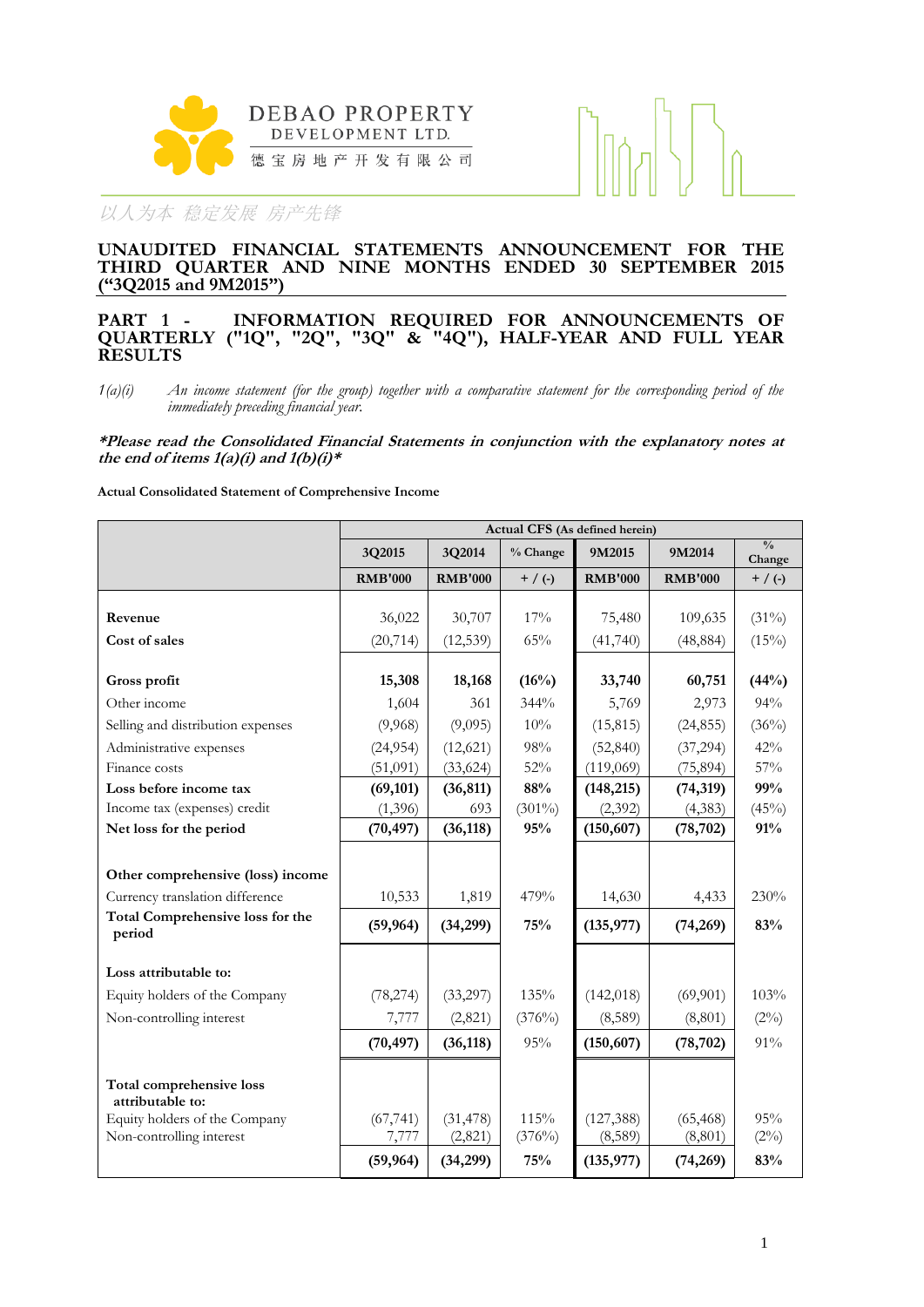



*1(a)(i) An income statement (for the group) together with a comparative statement for the corresponding period of the immediately preceding financial year (continued).*

### **Proforma Consolidated Statement of Comprehensive Income**

|                                                   | Proforma CFS (As defined herein) |                |           |                |                |                                |
|---------------------------------------------------|----------------------------------|----------------|-----------|----------------|----------------|--------------------------------|
|                                                   | 3Q2015                           | 3Q2014         | % Change  | 9M2015         | 9M2014         | $\sqrt[9]{\phantom{1}}$ Change |
|                                                   | <b>RMB'000</b>                   | <b>RMB'000</b> | $+$ / (-) | <b>RMB'000</b> | <b>RMB'000</b> | $+$ / (-)                      |
|                                                   |                                  |                |           |                |                |                                |
| Revenue                                           | 36,022                           | 30,707         | 17%       | 75,480         | 109,635        | $(31\%)$                       |
| Cost of sales                                     | (20, 363)                        | (11, 912)      | 71%       | (41, 105)      | (47, 121)      | (13%)                          |
| Gross profit                                      | 15,659                           | 18,795         | (17%)     | 34,375         | 62,514         | (45%)                          |
| Other income                                      | 1,604                            | 361            | 344%      | 5,769          | 2,973          | 94%                            |
| Selling and distribution expenses                 | (9,968)                          | (9,095)        | 10%       | (15, 815)      | (24, 855)      | (36%)                          |
| Administrative expenses                           | (24,898)                         | (12, 565)      | 98%       | (52, 671)      | (37, 019)      | 42%                            |
| Finance costs                                     | (51,091)                         | (33, 624)      | 52%       | (119,069)      | (75, 894)      | 57%                            |
| Loss before income tax                            | (68, 694)                        | (36, 128)      | 90%       | (147, 411)     | (72, 281)      | 104%                           |
| Income tax (expenses) credit                      | (1, 498)                         | 567            | $(364\%)$ | (2,593)        | (4,866)        | (47%)                          |
| Net loss for the period                           | (70, 192)                        | (35, 561)      | 97%       | (150, 004)     | (77, 147)      | 94%                            |
|                                                   |                                  |                |           |                |                |                                |
| Other comprehensive (loss) income                 |                                  |                |           |                |                |                                |
| Currency translation difference                   | 10,533                           | 1,819          | 479%      | 14,630         | 4,433          | 230%                           |
| <b>Total Comprehensive loss for the</b><br>period | (59, 659)                        | (33, 742)      | 77%       | (135, 374)     | (72, 714)      | 86%                            |
|                                                   |                                  |                |           |                |                |                                |
| Loss attributable to:                             |                                  |                |           |                |                |                                |
| Equity holders of the Company                     | (77,969)                         | (32,740)       | 138%      | (141, 415)     | (68, 346)      | 107%                           |
| Non-controlling interest                          | 7,777                            | (2,821)        | (376%)    | (8,589)        | (8, 801)       | $(2\%)$                        |
|                                                   | (70, 192)                        | (35, 561)      | 97%       | (150, 004)     | (77, 147)      | 94%                            |
|                                                   |                                  |                |           |                |                |                                |
| Total comprehensive loss<br>attributable to:      |                                  |                |           |                |                |                                |
| Equity holders of the Company                     | (67, 436)                        | (30, 921)      | 118%      | (126, 785)     | (63, 913)      | 98%                            |
| Non-controlling interest                          | 7,777                            | (2,821)        | (376%)    | (8,589)        | (8,801)        | $(2\%)$                        |
|                                                   | (59, 659)                        | (33, 742)      | 77%       | (135, 374)     | (72, 714)      | 86%                            |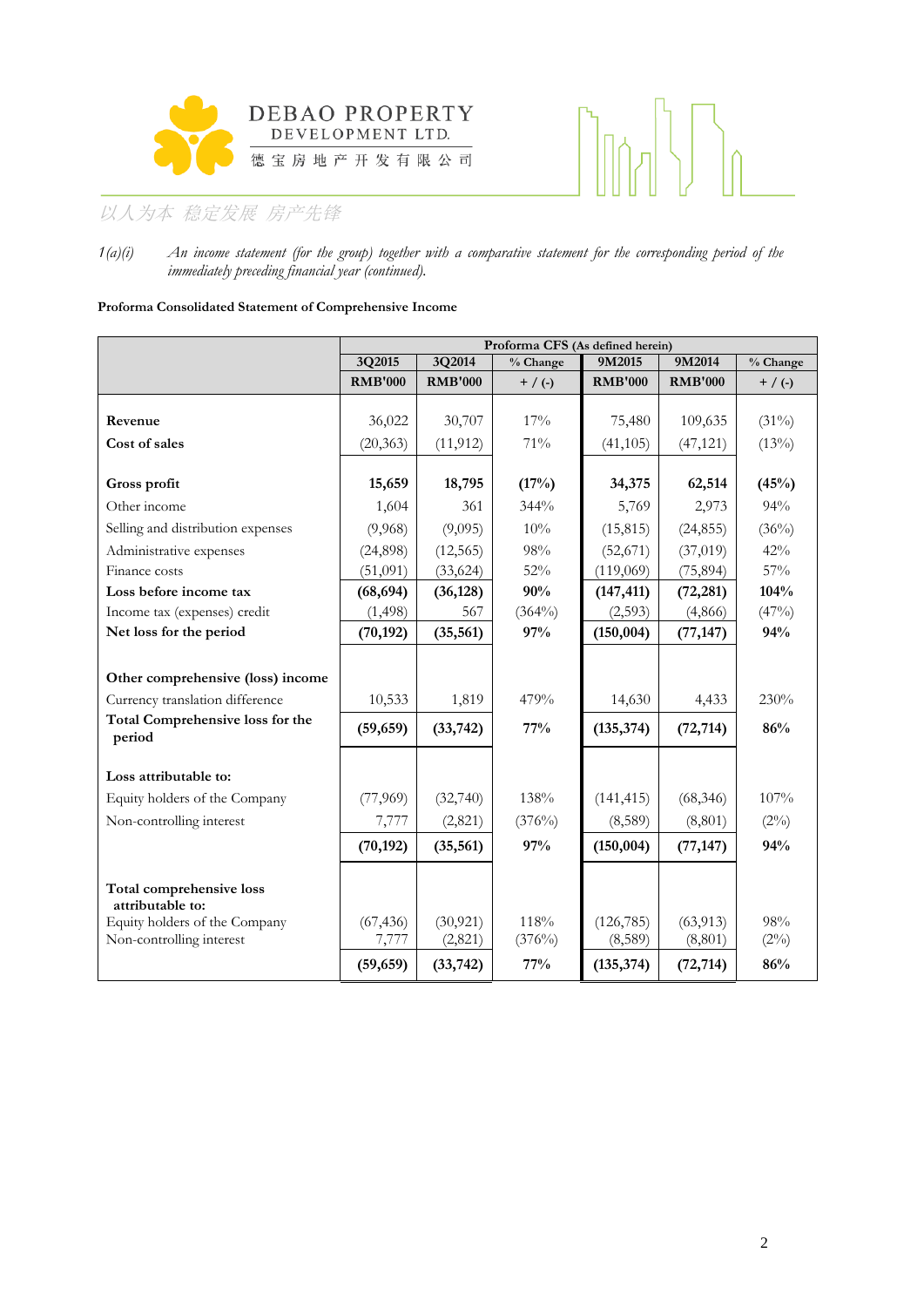



# Explanatory Notes:

As a result of the restructuring exercise of our Company and its subsidiaries (the "**Group**") (the "**Restructuring Exercise**") for the purpose of the Company's listing on the SGX-ST (the "**Invitation**"), common control over our operating subsidiaries in the People's Republic of China ("**PRC**") by our shareholders prior to the Invitation could not be established from the start of 1 January 2006 due to changes in legal ownership of our operating subsidiaries.

Please refer to the section titled "*Restructuring Exercise*" in our Prospectus dated 31 March 2010 (the "**Prospectus**") for more details on the Restructuring Exercise.

The application of the purchase method under the Singapore Financial Reporting Standards 103 (the "**SFRS 103**") for the acquisition of the PRC subsidiaries by our Group requires, *inter alia*, the development properties and property held for sale by the respective PRC subsidiary to be recorded at fair value at the respective dates of acquisition by our Group.

As a result, our gross profits and earnings for the third quarter and nine months ended 30 September 2014 ("**3Q2014 and 9M2014**") and for the third quarter and nine months ended 30 September 2015 ("**3Q2015** and **9M2015**"), as well as future financial periods/years based on the Actual Consolidated Financial Statements (as defined in the Prospectus) would be lower than those that would be prepared under the Proforma Consolidated Financial Statements (as defined in the Prospectus).

Please refer to the risk factor titled "*Our gross profits and earnings for FY2009 and future financial periods/years based on the Actual Consolidated Financial Statements would be lower than those that would be prepared under the Proforma Consolidated Financial Statements mainly due to fair value adjustments to our future cost of property development sales in the Actual Consolidated Financial Statements as a result of application of Singapore Financial Reporting Standards 103 – Business Combinations ("SFRS 103")*" in our Prospectus for more details.

Accordingly, besides the unaudited consolidated financial statements for 3Q2014, 9M2014, 3Q2015 and 9M2015 (the "**Actual Consolidated Financial Statements**" or "**Actual CFS**"), our Company had also prepared the proforma consolidated financial statements for 3Q2014, 9M2014, 3Q2015 and 9M2015 (the "**Proforma Consolidated Financial Statements**" or "**Proforma CFS**") **for illustrative purposes only**, based on certain assumptions and after making certain adjustments to show what the financial results of our Group would have been, if it had been in place since 1 January 2006.

Notwithstanding the above, such notional accounting adjustments (the **"Notional Adjustment"**) have no bearing on the operating cash flow or the cash position of our Group.

*<sup>1(</sup>a)(i) An income statement (for the group) together with a comparative statement for the corresponding period of the immediately preceding financial year (continued).*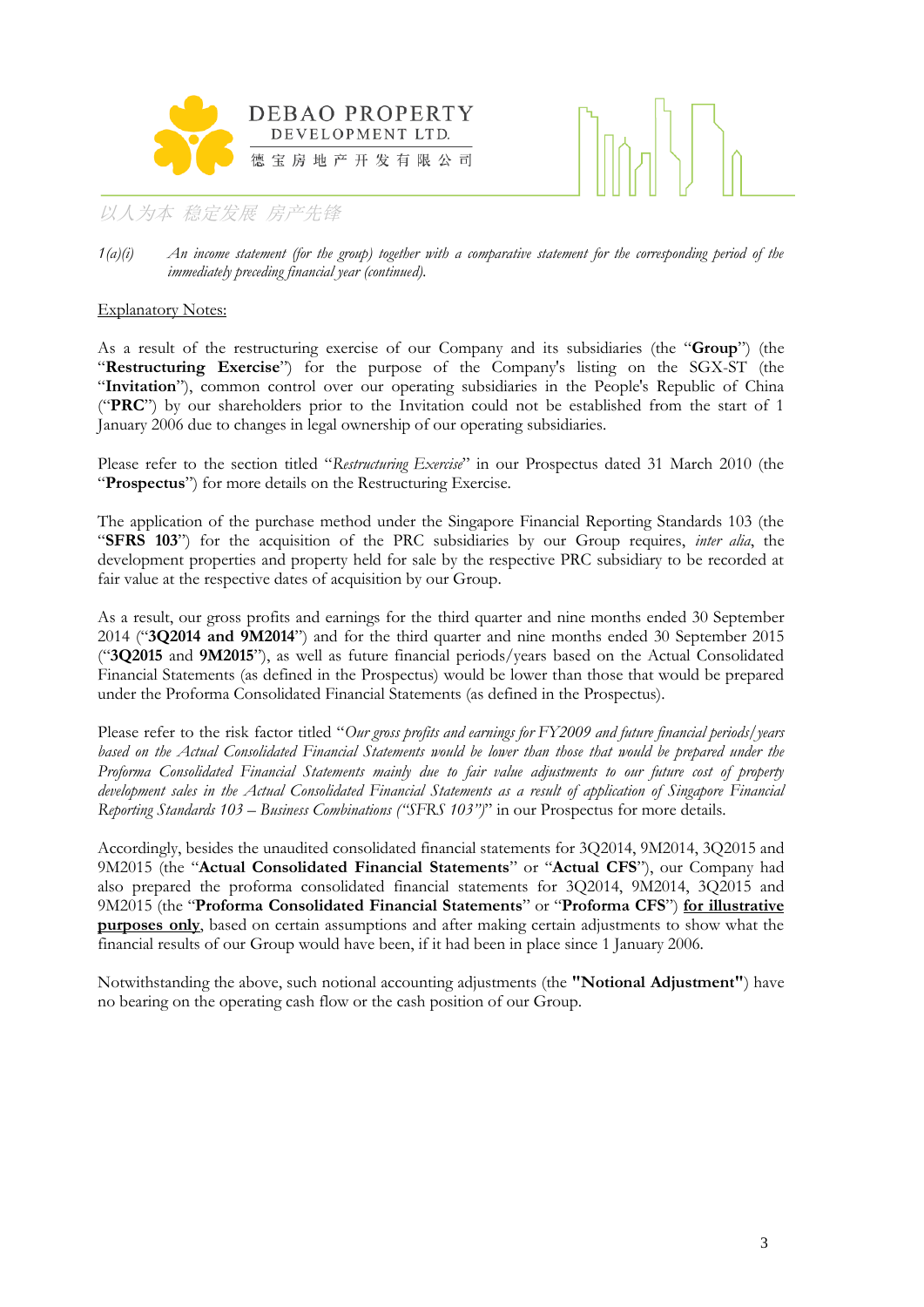

# 

# 以人为本 稳定发展 房产先锋

# *1(a)(ii) Profit before income tax is arrived at after charging/(crediting):-*

|                  | <b>Actual Consolidated Statement of Comprehensive Income</b> |                    |           |                  |                |            |  |  |
|------------------|--------------------------------------------------------------|--------------------|-----------|------------------|----------------|------------|--|--|
|                  | 3Q2015                                                       | 3Q2014<br>% Change |           | 9M2015<br>9M2014 |                | $%$ Change |  |  |
|                  | <b>RMB'000</b>                                               | <b>RMB'000</b>     | $+$ / (-) | <b>RMB'000</b>   | <b>RMB'000</b> | $+$ / (-)  |  |  |
| Depreciation     | 736                                                          | 747                | $(1\%)$   | 2,225            | 2,292          | (3%)       |  |  |
| Amortisation     | 55                                                           | 20                 | 175%      | 166              | 60             | 177%       |  |  |
| Interest expense | 51,091                                                       | 33,624             | 52%       | 119,069          | 75,894         | 57%        |  |  |
| Interest income  | (449)                                                        | (123)              | 265%      | (4,614)          | (2,586)        | 78%        |  |  |

|                  | Proforma Consolidated Statement of Comprehensive Income |                |            |                |                |            |  |  |
|------------------|---------------------------------------------------------|----------------|------------|----------------|----------------|------------|--|--|
|                  | 3Q2015<br>3Q2014                                        |                | $%$ Change | 9M2015         | 9M2014         | $%$ Change |  |  |
|                  | <b>RMB'000</b>                                          | <b>RMB'000</b> | $+$ / (-)  | <b>RMB'000</b> | <b>RMB'000</b> | $+$ / (-)  |  |  |
| Depreciation     | 680                                                     | 691            | $(2\%)$    | 2,056          | 2,123          | (3%)       |  |  |
| Amortisation     | 55                                                      | 20             | 175%       | 166            | 60             | $177\%$    |  |  |
| Interest expense | 51,091                                                  | 33,624         | 52%        | 119,069        | 75,894         | 57%        |  |  |
| Interest income  | (449)                                                   | (123)          | 265%       | (4,614)        | (2,586)        | 78%        |  |  |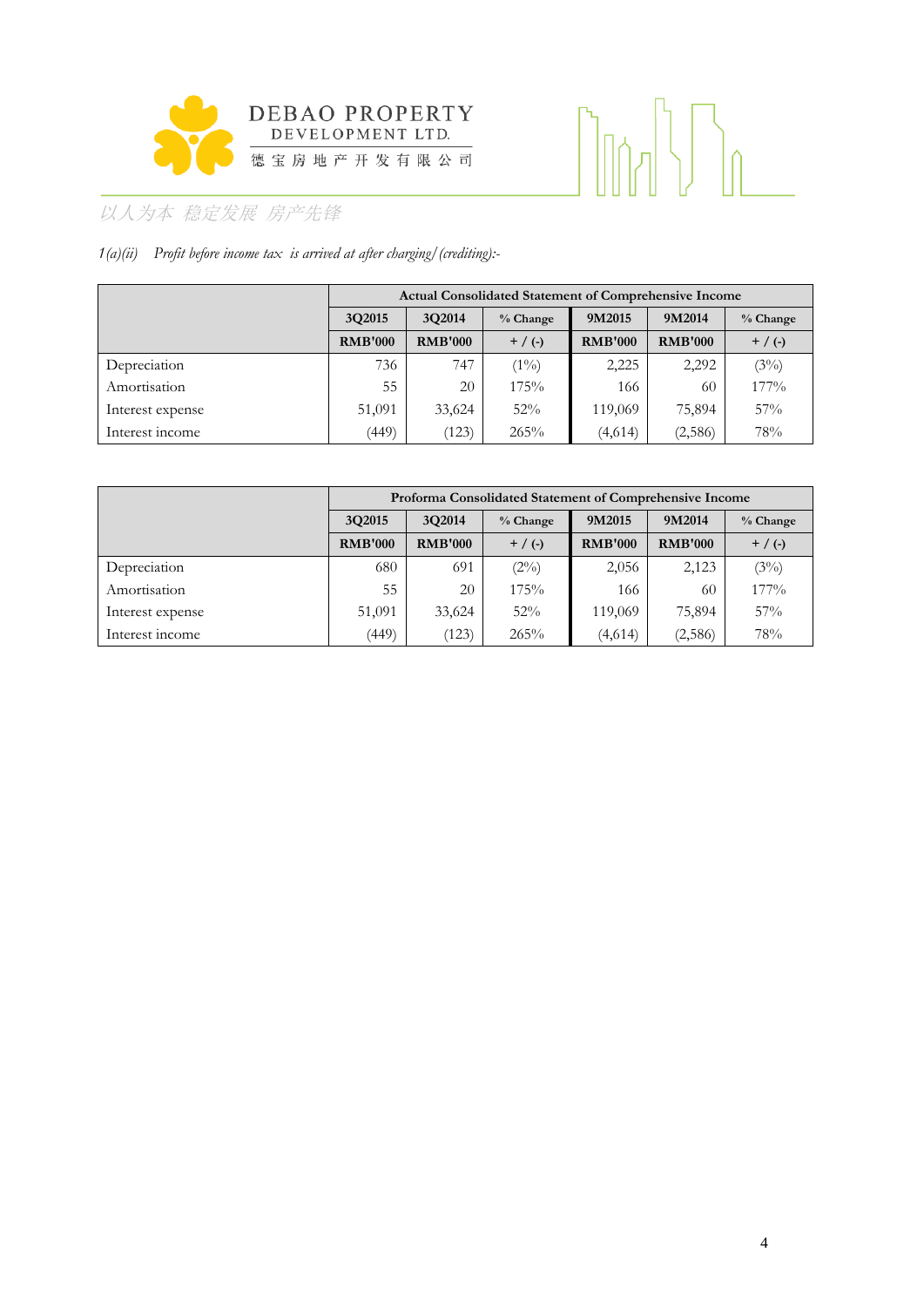

# $\bigcap_{n\in\mathbb{N}}$  $\mathcal{L}_{\mathcal{A}}$

# 以人为本 稳定发展 房产先锋

### *1(b)(i) A balance sheet (for the issuer and group) together with a comparative statement as at the end of the immediately preceding financial year.*

### **Statements of Financial Position**

|                                              |                   | Group          | Company        |                |                   |                |
|----------------------------------------------|-------------------|----------------|----------------|----------------|-------------------|----------------|
|                                              | <b>Actual CFS</b> |                | Proforma CFS   |                | <b>Actual CFS</b> |                |
|                                              | 30.9.2015         | 31.12.2014     | 30.9.2015      | 31.12.2014     | 30.9.2015         | 31.12.2014     |
|                                              | <b>RMB'000</b>    | <b>RMB'000</b> | <b>RMB'000</b> | <b>RMB'000</b> | <b>RMB'000</b>    | <b>RMB'000</b> |
| <b>ASSETS</b>                                |                   |                |                |                |                   |                |
| <b>Current assets</b>                        |                   |                |                |                |                   |                |
| Cash and bank equivalents                    | 614,931           | 140,322        | 614,931        | 140,322        | 36                | 47             |
| Restricted cash and cash equivalents         | 359,200           | 324,762        | 359,200        | 324,762        |                   |                |
| Trade and other receivables                  | 342,467           | 444,604        | 342,467        | 444,604        |                   |                |
| Amount due from related parties              | 1,599             | 3,934          | 1,599          | 3,934          |                   |                |
| Due from subsidiaries                        |                   |                |                |                | 599,742           | 652,659        |
| Amount due from customers for contract work  | 1,010             | 1,447          | 1,010          | 1,447          |                   |                |
| Inventories                                  | 256               | 247            | 256            | 247            |                   |                |
| Property held for sales                      | 414,380           | 430,952        | 405,016        | 421,397        |                   |                |
| Development properties                       | 2,034,269         | 1,708,435      | 1,766,016      | 1,439,738      |                   |                |
| Prepaid land use right                       | 223               | 223            | 223            | 223            |                   |                |
| Dividends receivable<br>Total current assets |                   |                |                |                | 20,938            | 22,038         |
|                                              | 3,768,335         | 3,054,926      | 3,490,718      | 2,776,674      | 620,716           | 674,744        |
| <b>Non-current Assets</b>                    |                   |                |                |                |                   |                |
| Prepaid land use right                       | 4,642             | 4,808          | 4,642          | 4,808          |                   |                |
| Property, plant and equipment                | 23,697            | 25,922         | 20,537         | 22,593         |                   |                |
| Investment properties                        | 2,046,104         | 2,001,707      | 2,046,104      | 2,001,707      |                   |                |
| Joint Venture                                | 235,621           | 235,621        | 235,621        | 235,621        |                   |                |
| Trade and other receivables                  | 20,000            | 20,000         | 20,000         | 20,000         |                   |                |
| Investment in subsidiaries                   |                   |                |                |                | 1,815             | 1,815          |
| Other investment                             | 1,300             | 1,800          | 1,300          | 1,800          |                   |                |
| Deferred tax assets                          | 10,223            | 10,223         | 10,223         | 10,223         |                   |                |
| Goodwill                                     | 4,192             | 4,192          | 4,192          | 4,192          |                   |                |
| Total non-current assets                     | 2,345,779         | 2,304,273      | 2,342,619      | 2,300,944      | 1,815             | 1,815          |
| Total assets                                 | 6,114,114         | 5,359,199      | 5,833,337      | 5,077,618      | 622,531           | 676,559        |
|                                              |                   |                |                |                |                   |                |
| LIABILITIES AND SHAREHOLDERS'                |                   |                |                |                |                   |                |
| <b>EQUITY</b><br><b>Current liabilities</b>  |                   |                |                |                |                   |                |
| Bank and other loans                         | 1,353,279         | 1,335,527      | 1,353,279      | 1,335,527      |                   |                |
| Trade and other payables                     | 1,255,774         | 808,188        | 1,255,774      | 808,188        | 3,527             | 8,963          |
| Long term payable-current portion            | 18,538            | 19,538         | 18,538         | 19,538         |                   |                |
| Amount due to related parties                | 113,703           | 131,370        | 113,703        | 131,370        |                   |                |
| Due to subsidiaries                          |                   |                |                |                | 33,201            | 34,946         |
| Tax payables                                 | 100,518           | 112,580        | 100,518        | 112,580        |                   |                |
| Total current liabilities                    | 2,841,812         | 2.407.203      | 2.841.812      | 2.407.203      | 36,728            | 43,909         |
|                                              |                   |                |                |                |                   |                |
| Non-current liabilities                      |                   |                |                |                |                   |                |
| Bank and other loans                         | 1,310,252         | 834,526        | 1,310,252      | 834,526        |                   |                |
| Trade and other payables                     | 20,663            | 20,663         | 20,663         | 20,663         |                   |                |
| Long term payable                            | 152,369           | 157,869        | 152,369        | 157,869        |                   |                |
| Deferred tax liabilities                     | 335,348           | 337,230        | 266,564        | 268,245        |                   |                |
| Total non-current liabilities                | 1,818,632         | 1,350,288      | 1,749,848      | 1,281,303      | $\overline{a}$    |                |
| Shareholders' equity                         | 1,453,670         | 1,601,708      | 1,241,677      | 1,389,112      | 585,803           | 632,650        |
| Total liabilities and Shareholders' equity   | 6,114,114         | 5,359,199      | 5,833,337      | 5,077,618      | 622,531           | 676,559        |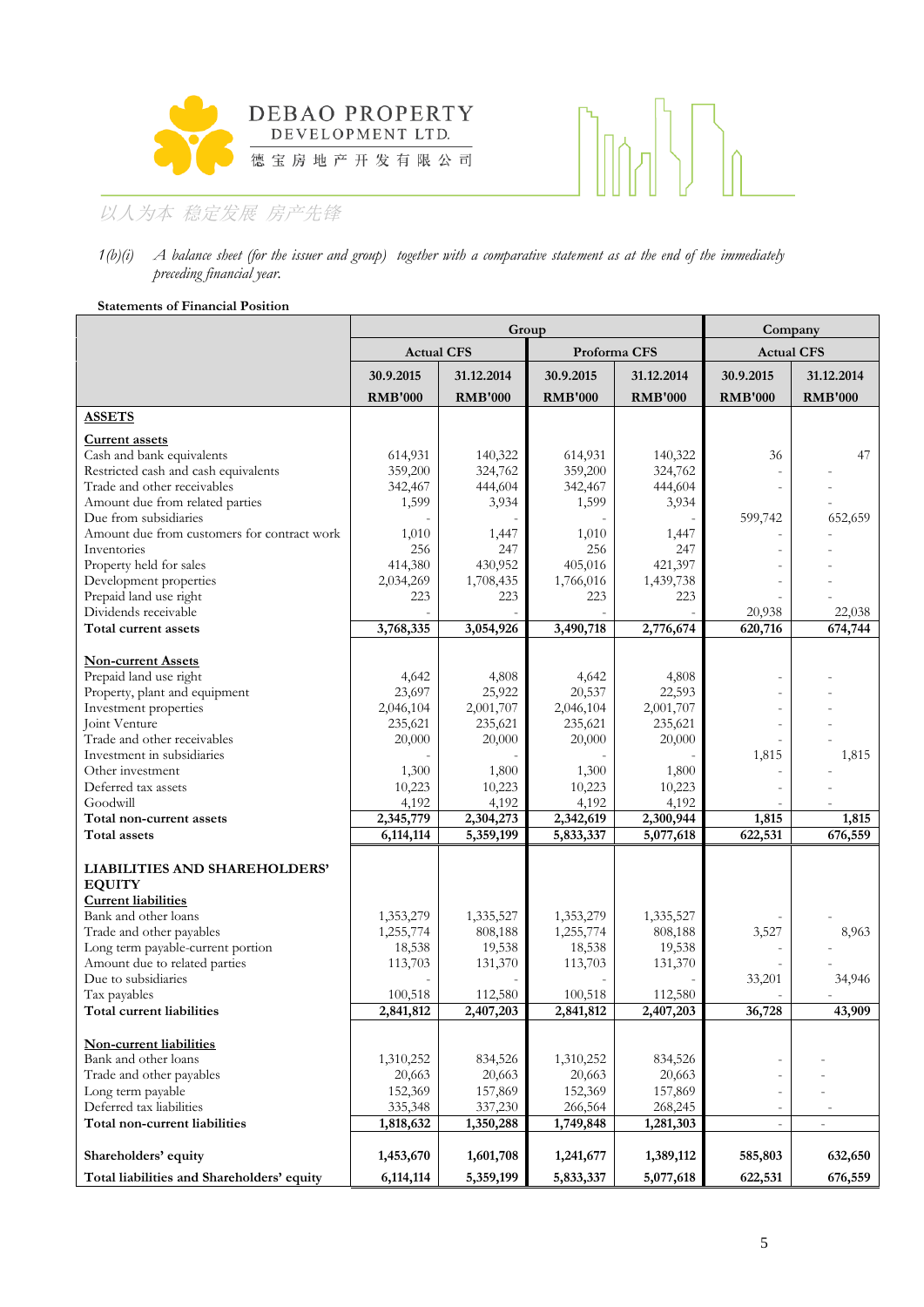



*1(b)(i) A balance sheet (for the issuer and group) together with a comparative statement as at the end of the immediately preceding financial year (continued).*

### Explanatory Notes :

The main differences in the balance sheet between the Actual Consolidated Financial Statements and the unaudited Proforma Consolidated Financial Statements relate to (i) the recording of the attributed fair values of certain assets (such as property held for sales, and development properties as well as the associated tax effect on fair value these tangible assets) as at the respective dates of legal completion of the acquisitions of each PRC subsidiary as the book values of these assets in the Actual Consolidated Financial Statements, as compared with the unaudited Proforma Consolidated Financial Statements where the corresponding values of these assets were based on the historical purchase costs of the respective assets by the PRC subsidiaries; and (ii) the impact of the different comprehensive income statements between Actual Consolidated Financial Statements and the unaudited Proforma Consolidated Financial Statements as mentioned in the preceding section. Please refer to item  $1(a)(i)$  Explanatory Notes for more details.

The Group reviewed and assessed the classification of the Group's investment in joint arrangements in accordance with the requirements of FRS 111. The Group concluded that investment in Jin Long Garden, which was classified as a jointly controlled operation under FRS 31 and was previously accounted using the equity method, should be accounted to recognise its assets (including its share of any assets jointly held), its liabilities (including its share of any liabilities incurred jointly), its revenue (including its share of revenue from the sale of the output by the joint operation) and its expenses (including its share of any expenses incurred jointly)(Details please refer to the Company's announcement dated on 2 April 2015).

The restatement do not have any effect on the Group's net assets and profit after tax as previously announced in the 3Q2015 and 9M2015 Results Announcement.

*1(b)(ii) Aggregate amount of group's borrowings and debt securities* 

|                                             | Group (Actual CFS) |                |
|---------------------------------------------|--------------------|----------------|
|                                             | 30.9.2015          | 31.12.2014     |
|                                             | <b>RMB'000</b>     | <b>RMB'000</b> |
| Amount repayable in one year on less, or on |                    |                |
| demand:-                                    |                    |                |
| Secured (a)                                 | 1,335,000          | 1,325,527      |
| Unsecured (b)                               | 18,279             | 10,000         |
| Sub-total (1)                               | 1,353,279          | 1,335,527      |
|                                             |                    |                |
| Amount repayable after one year             |                    |                |
| Secured (a)                                 | 1,310,252          | 816,247        |
| Unsecured (b)                               |                    | 18,279         |
| Sub-total (2)                               | 1,310,252          | 834,526        |
|                                             |                    |                |
| Total debt $(1)+(2)$                        | 2,663,531          | 2,170,053      |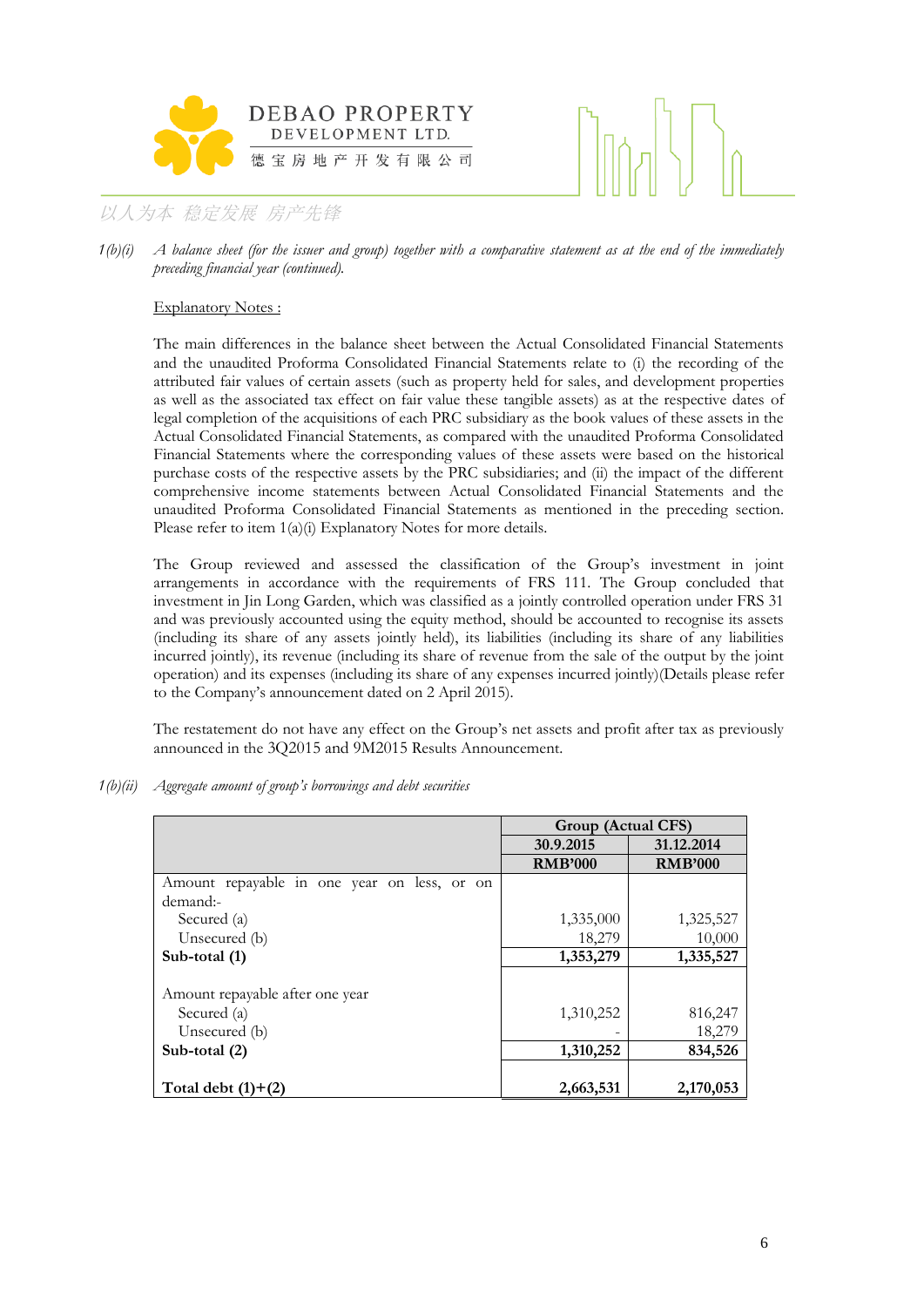

### *1(b)(ii) Aggregate amount of group's borrowings and debt securities (continued)*

### Explanatory Notes:

### **Bank loans**

(a) Bank loans amounting to RMB15,946,000 (2014: RMB38,546,000) with an interest rate of 6.55% (2014: 6.55%) per annum are repayable from the second half year of 2015 to 2019 and were secured by certain investment properties and land use rights as well as guaranteed by certain directors of the Group. The current portion of these loans amounted to RMB3,465,000 (2014: RMB7,249,000) and are repayable in twelve (12) months, while the non-current portion of these loans amounted to RMB12,481,000 (2014: RMB31,297,000).

Bank loan amounting to RMB Nil (2014: RMB45,000,000) with an interest rate of 8.40% (2014: 8.40%) per annum, has repaid in 2015, secured by land use rights of the Group.

Bank loan amounting to RMB 209,350,000 (2014: RMB129,500,000) with an interest rate of 4.85% to 5.35% (2014: 6%) per annum, are repayable in 2016, secured by certain land use rights and property of the Group and restricted cash and cash equivalents of RMB 120,000,000.

Bank loan amounting to RMB100,000,000 (2014: RMB100,000,000) with an interest rate of 7% (2014: 7%) per annum, are repayable in 2016 or repayable upon demand and were secured by certain land use rights of the Group.

Bank loan amounting to RMB69,300,000 (2014: RMB75,000,000) with an interest rate of 6.72% to 7% (2014: 6.72% to 7.80%) per annum, are repayable in 2016, secured by land use rights and investment properties of the Group.

Bank loan amounting to RMB Nil (2014: RMB58,000,000) with an interest rate of 6% to 6.30% (2014: 6% to 6.30%) per annum, has repaid in 2015, secured by land use rights of the Group.

Bank loan amounting to RMB Nil (2014: RMB27,000,000) with an interest rate of  $6\%$  (2014:  $6\%$ )per annum, has repaid in 2015, secured by land use rights and property of the Group.

Bank loan amounting to RMB Nil (2014: RMB72,500,000) with an interest rate of 6% to 6.15% (2014: 6% to 6.15%)per annum, has repaid in 2015, secured by land use rights of the Group.

Bank loan amounting to RMB Nil (2014: RMB10,000,000) with an interest rate of 6.15% (2014: 6.15%) per annum, has repaid in 2015.

Bank loan amounting to RMB40,000,000 (2014: RMB50,000,000) with an interest rate of 7% (2014: 7%) per annum, are repayable in 2016, secured by land use rights and investment property of the Group, as well as guaranteed by one director of the Group.

Bank loan amounting to RMB84,990,000 (2014: RMB85,000,000) bears an interest rate of 7% (2014: 7%) per annum, are repayable in 2016, secured by land use rights of the Group, as well as guaranteed by one director of the Group.

Bank loan amounting to RMB25,000,000 (2014: RMB30,000,000) bears an interest rate of 7.04% (2014: 7.8% to 8.28%) per annum, are repayable in 2016, secured by investment property of the Group.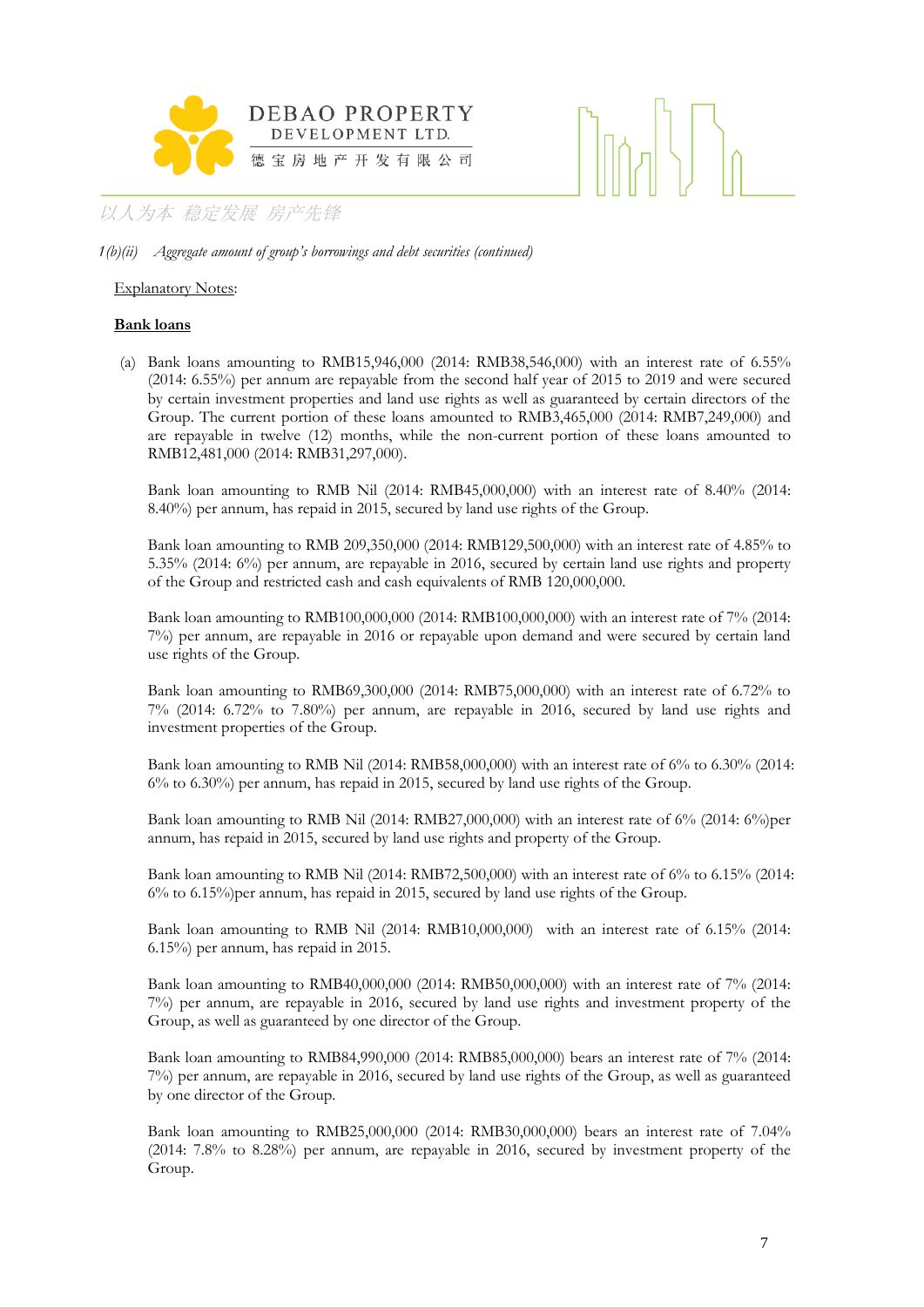



### *1(b)(ii) Aggregate amount of group's borrowings and debt securities (continue)*

Bank loan amounting to RMB24,000,000 bears an interest rate of 8.5% per annum, are repayable in 2016, secured by property held for sales and restricted cash and cash equivalents of RMB7,200,000, and guaranteed by other subsidiaries of the Group.

Bank loan amounting to RMB21,758,000 bears an interest rate of 3.25% per annum, are repayable in 2016, secured by restricted cash and cash equivalents of RMB22,000,000.

Bank loan amounting to RMB36,600,000 bears an interest rate of 5.61% to 5.87% per annum, are repayable in 2016, secured by land use rights of the Group and restricted cash and cash equivalents of RMB4,000,000.

Bank loan amounting to RMB50,000,000 bears an interest rate of 5.87% per annum, are repayable in 2016, secured by investment property and restricted cash and cash equivalents of RMB15,000,000.

Bank loan amounting to RMB80,000,000 bears an interest rate of 6.75% per annum, are repayable in 2016, secured by land use rights of the Group.

New loan raised in 3Q2015 amounting to RMB182,511,000 bears an interest rate of 3.16% per annum, are repayable in 2016, secured by restricted cash and cash equivalents of RMB191,000,000.

### **Other loans(secured)**

(a) Loans raised together with a contractor for a total of RMB117,622,000 (2014: RMB210,533,000) with an interest rates ranging from 7% to prime rate, repayable within one (1) to ten (10) years, secured by certain land use rights and an investment property of the Group as well as guaranteed by a director of the Group. RMB68,786,000 (2014: RMB183,704,000) has been advanced to the Group and approximately RMB61,705,000 (2014: RMB55,814,000)has been used to pay interest. The loans are repayable on demand.

Other loans amounting to RMB Nil (2014: RMB70,000,000) with an effective interest rate of approximately 14.50% (2014: 14.50%) per annum, has repaid in 2015 and secured by certain land use rights of the Group.

Other loan amounting to RMB60,000,000 (2014: RMB84,000,000) with an effective interest rate of approximately 15.80% (2014: 15.80%) per annum, repayable in 2016, secured by land use rights of the Group and guaranteed by a director of the Group. The current portion of these loans amounted to RMB60,000,000 (2014: RMB24,000,000) are repayable in twelve (12) months, while the non-current portion of these loans amounted to RMB Nil (2014: RMB60,000,000).

Other loan amounting to RMB57,400,000 (2014: RMB82,000,000) with an effective interest rate of approximately 14.54% (2014: 14.54%) per annum, repayable from the second half year of 2015 to 2016, secured by property held for sales of the Group.

Other loan amounting to RMB Nil (2014: RMB142,918,000) with an effective interest rate of approximately 5.23% (2014: 5.23%) per annum, has repaid in 2015.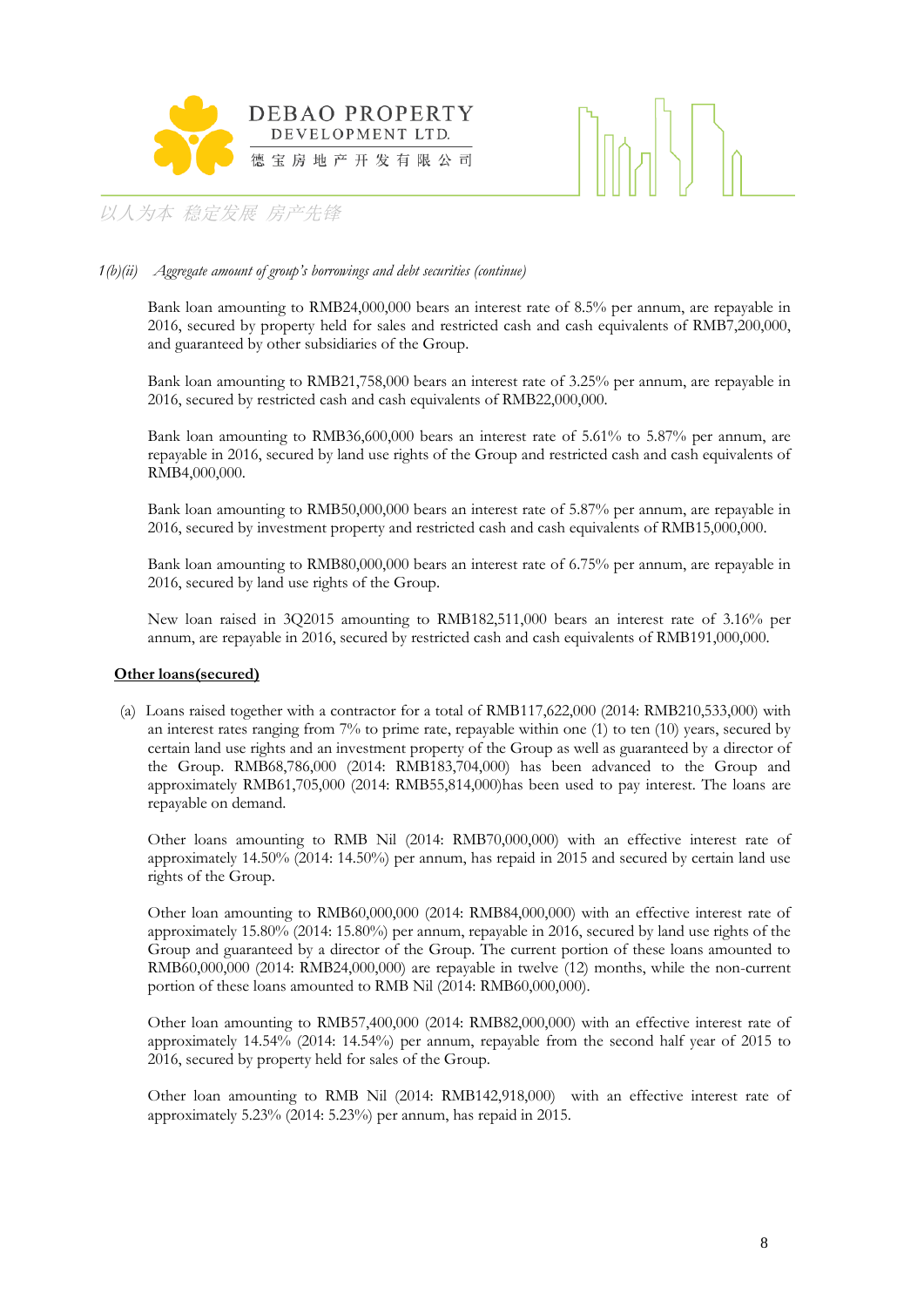



### *1(b)(ii) Aggregate amount of group's borrowings and debt securities (continue)*

Other loan amounting to RMB419,220,000 (2014: RMB548,589,000) with an effective interest rate of approximately 12.70% (2014: 12.70%) per annum, repayable from 2016 to 2017, secured by land use rights and property under development of the Group. The current portion of these loans amounted to RMB78,339,000 (2014: RMB164,577,000) are repayable in twelve (12) months, while the noncurrent portion of these loans amounted to RMB340,881,000 (2014: RMB384,012,000).

Other loan amounting to RMB294,538,000 (2014: RMB310,017,000) with an effective interest rate of approximately 15% (2014: 15%) per annum, repayable in 2017, secured by a director of the Group and his shares in the Company (details please refer to our corporate announcement dated 8 April 2014).

Other loan amounting to RMB10,700,000 (2014: RMB10,000,000) with an effective interest rate of 36% (2014: 24%) per annum, are repayable in the end of 2015, guaranteed by other subsidiary of the Group.

Other loan raised in 2015Q1 amounting to RMB91,211,000 with an effective interest rate of approximately 14% per annum, repayable from the second half year of 2015 to 2018, secured by land use rights and investment property of the Group. The current portion of these loans amounted to RMB27,363,000 are repayable in twelve (12) months, while the non-current portion of these loans amounted to RMB63,848,000.

Other loan raised in 2015Q2 amounting to RMB18,820,000 with an effective interest rate of 26% per annum, are repayable in the end of 2015, guaranteed by other subsidiary of the Group.

Other loan raised in 2015Q2 amounting to RMB11,220,000 with an effective interest rate of 24% per annum, are repayable in the end of 2015, guaranteed by other subsidiary of the Group.

Other loan raised in 2015Q3 amounting to RMB128,788,000 with an effective interest rate of approximately 14% per annum, repayable from the second half year of 2016 to 2018, secured by land use rights and investment property of the Group. The current portion of these loans amounted to RMB38,636,000 are repayable in twelve (12) months, while the non-current portion of these loans amounted to RMB90,152,000.

Other loan raised in 2015Q3 amounting to RMB36,762,000 with an effective interest rate of 24% per annum, are repayable in the end of 2015, guaranteed by other subsidiary of the Group

Other loan raised in 2015Q3 amounting to RMB508,352,000 with an effective interest rate of approximately 10% per annum, repayable in 2020, secured by other subsidiaries of the Group, as well as guaranteed by one director of the Group.

### **Other loans(unsecured)**

(b) Other loan amounting to RMB18,279,000 (2014: RMB18,279,000) with an effective interest rate of 18% (2014: 18%) per annum, are repayable in the second half year of 2015 and unsecured.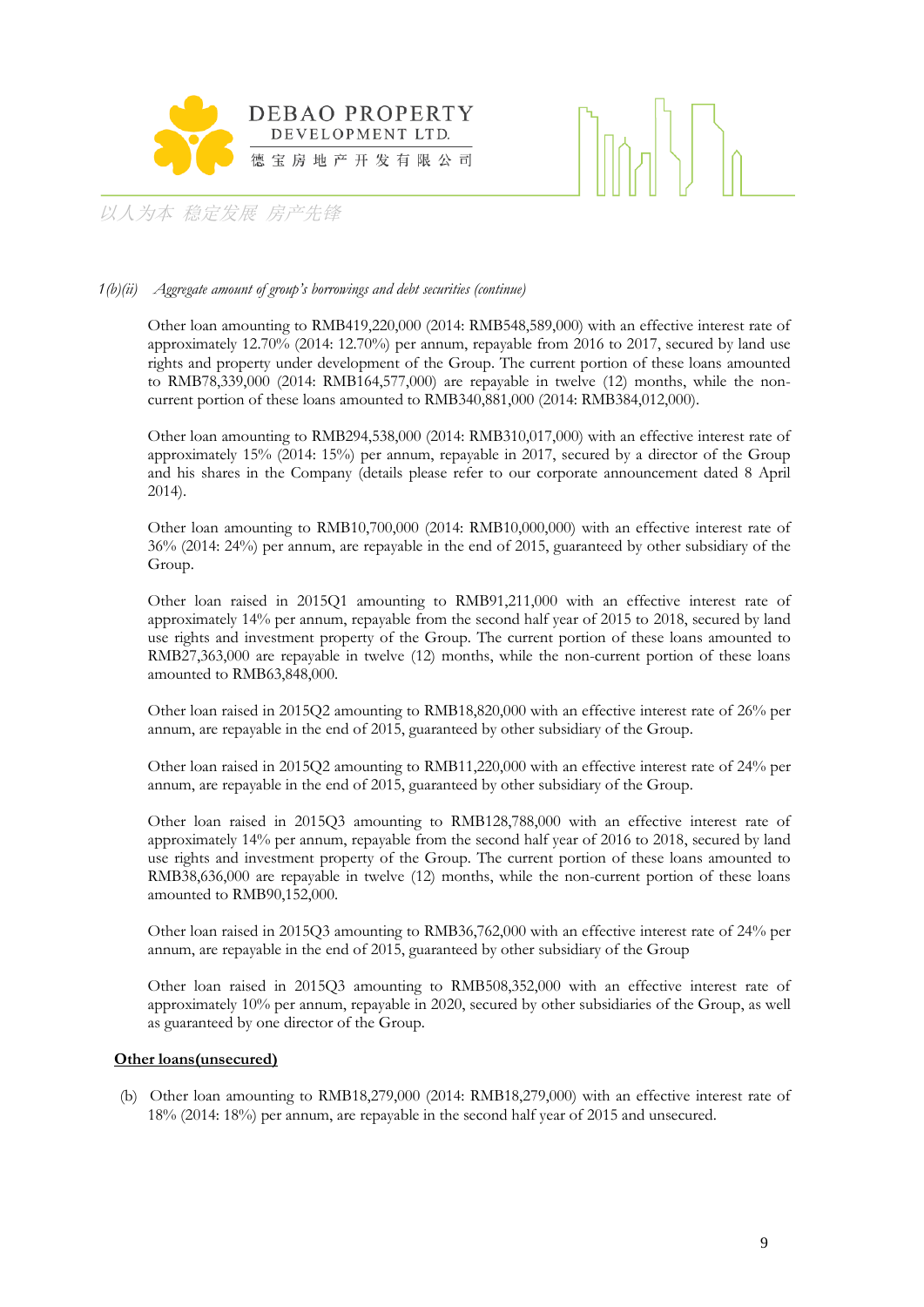



*1(c) A cashflow statement (for the group), together with a comparative statement for the corresponding period for the immediately preceding financial year.*

|                                                     | <b>Actual CFS</b> |                |                |                |  |
|-----------------------------------------------------|-------------------|----------------|----------------|----------------|--|
|                                                     | 3Q2015            | 3Q2014         | 9M2015         | 9M2014         |  |
|                                                     | <b>RMB'000</b>    | <b>RMB'000</b> | <b>RMB'000</b> | <b>RMB'000</b> |  |
| Cash flows from operating activities                |                   |                |                |                |  |
| Loss before tax                                     | (69, 101)         | (36, 811)      | (148, 215)     | (74, 319)      |  |
| Adjustments for:                                    |                   |                |                |                |  |
| Depreciation and amortisation                       | 791               | 767            | 2,391          | 2,352          |  |
| Interest expense                                    | 51,091            | 33,624         | 119,069        | 75,894         |  |
| Interest income                                     | (449)             | (123)          | (4,614)        | (2,586)        |  |
| Operating (loss) profit before working capital      |                   |                |                |                |  |
| changes                                             | (17, 668)         | (2, 543)       | (31, 369)      | 1,341          |  |
| Trade and other receivables                         | 198,893           | (154, 706)     | 121,734        | (193, 159)     |  |
| Development properties                              | (76, 307)         | (85, 458)      | (230, 440)     | (219, 211)     |  |
| Property held for sales                             | 10,248            | 10,093         | 16,572         | 35,932         |  |
| Amount due from customers for contract work         | (913)             |                | 1,350          | 11,208         |  |
| Inventories                                         | 1,390             | (32)           | (9)            | (47)           |  |
| Trade and other payables                            | 127,956           | (60, 027)      | 431,209        | 61,594         |  |
| Amounts due to related parties                      | (88)              | (11)           | (17, 667)      | (2,624)        |  |
| Net cash from (used in) operations                  | 243,511           | (292, 684)     | 290,467        | (304, 966)     |  |
| Interest paid                                       | (149, 677)        | (33,480)       | (208, 133)     | (87,987)       |  |
| Interest received                                   | 449               | 123            | 4,614          | 2,586          |  |
| Income taxes paid                                   | (2, 119)          | (30, 215)      | (18, 756)      | (38,972)       |  |
| Net cash from (used in) operating activities        | 92,164            | (356, 256)     | 68,192         | (429, 339)     |  |
|                                                     |                   |                |                |                |  |
| Cash flows from investing activities                |                   |                |                |                |  |
| Purchases of properties, plant and equipment        |                   | (345)          |                | (889)          |  |
| Addition in investment property                     | (37, 034)         | (17, 596)      | (43, 334)      | (34, 840)      |  |
| Disposal of other investment                        |                   |                | 500            |                |  |
| Net cash used in investing activities               | (37, 034)         | (17, 941)      | (42, 834)      | (35, 729)      |  |
|                                                     |                   |                |                |                |  |
| Cash flows from financing activities                |                   |                |                |                |  |
| Amounts due from related parties                    | (456)             | 47             | 2,335          | 3,064          |  |
| Fixed deposit                                       | (123,500)         | 18,044         | (34, 438)      | 109,904        |  |
| Dividend paid                                       |                   |                | (12,061)       |                |  |
| Proceeds from bank and other loans                  | 824,570           | 999,849        | 1,269,872      | 1,166,849      |  |
| Repayment of bank and other loans                   | (209, 176)        | (218, 720)     | (776, 394)     | (401, 847)     |  |
| Net cash from financing activities                  | 491,438           | 799,220        | 449,314        | 877,970        |  |
|                                                     |                   |                |                |                |  |
| Net decrease in cash and cash equivalents           | 546,568           | 425,023        | 474,672        | 412,902        |  |
| Cash and cash equivalents at the beginning of the   |                   |                |                |                |  |
| periods                                             | 68,274            | 128,994        | 140,322        | 141,223        |  |
| Effects of exchange rate changes on the balance of  |                   |                |                |                |  |
| cash held in foreign currency                       | 89                | (1,223)        | (63)           | (1, 331)       |  |
| Cash and cash equivalents at the end of the periods | 614,931           | 552,794        | 614,931        | 552,794        |  |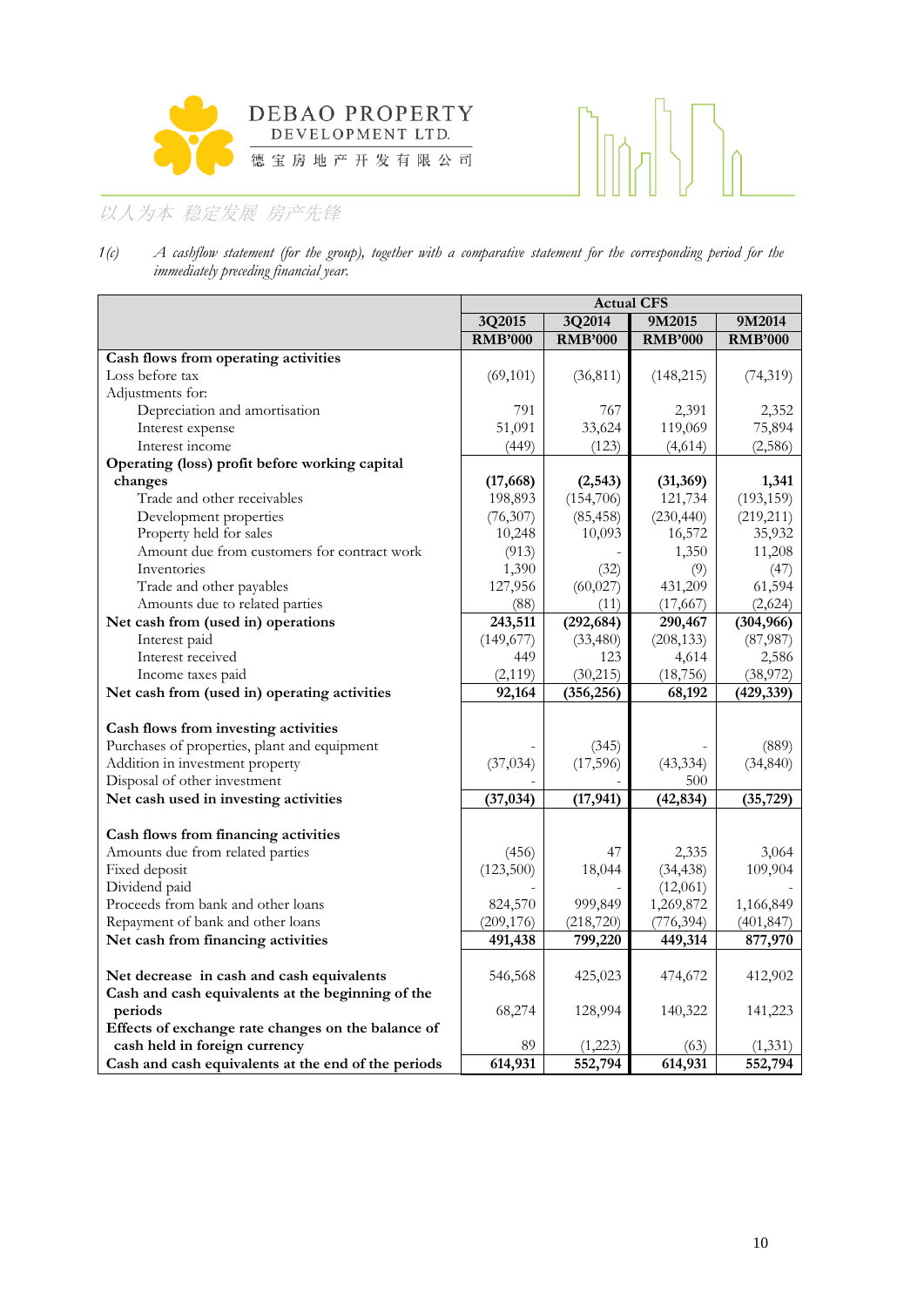



*1(c) A cashflow statement (for the group), together with a comparative statement for the corresponding period for the immediately preceding financial year (continued).*

|                                                     | Proforma CFS   |                |                |                |  |  |
|-----------------------------------------------------|----------------|----------------|----------------|----------------|--|--|
|                                                     | 3Q2015         | 3Q2014         | 9M2015         | 9M2014         |  |  |
|                                                     | <b>RMB'000</b> | <b>RMB'000</b> | <b>RMB'000</b> | <b>RMB'000</b> |  |  |
| Cash flows from operating activities                |                |                |                |                |  |  |
| Loss before tax                                     | (68, 694)      | (36, 128)      | (147, 411)     | (72, 281)      |  |  |
| Adjustments for:                                    |                |                |                |                |  |  |
| Depreciation and amortisation                       | 735            | 711            | 2,222          | 2,183          |  |  |
| Interest expense                                    | 51,091         | 33,624         | 119,069        | 75,894         |  |  |
| Interest income                                     | (449)          | (123)          | (4,614)        | (2,586)        |  |  |
| Operating (loss) profit before working capital      |                |                |                |                |  |  |
| changes                                             | (17, 317)      | (1, 916)       | (30, 734)      | 3,210          |  |  |
| Trade and other receivables                         | 199,868        | (154,706)      | 121,734        | (193, 265)     |  |  |
| Development properties                              | (77, 633)      | (85,770)       | (230, 884)     | (220, 418)     |  |  |
| Property held for sales                             | 10,248         | 9,778          | 16,381         | 35,376         |  |  |
| Amount due from customers for contract work         | (913)          |                | 417            | 11,208         |  |  |
| Inventories                                         | 1,390          | (32)           | (9)            | (47)           |  |  |
| Trade and other payables                            | 127,956        | (60, 027)      | 431,209        | 61,594         |  |  |
| Amounts due to related parties                      | (88)           | (11)           | (17, 667)      | (2,624)        |  |  |
| Net cash from (used in) operations                  | 243,511        | (292, 684)     | 290,467        | (304, 966)     |  |  |
| Interest paid                                       | (149, 677)     | (33, 480)      | (208, 133)     | (87, 987)      |  |  |
| Interest received                                   | 449            | 123            | 4,614          | 2,586          |  |  |
| Income taxes paid                                   | (2, 119)       | (30, 215)      | (18, 756)      | (38,972)       |  |  |
| Net cash from (used in) operating activities        | 92,164         | (356, 256)     | 68,192         | (429, 339)     |  |  |
|                                                     |                |                |                |                |  |  |
| Cash flows from investing activities                |                |                |                |                |  |  |
| Purchases of properties, plant and equipment        |                | (345)          |                | (889)          |  |  |
| Addition in investment property                     | (37, 034)      | (17,596)       | (43, 334)      | (34, 840)      |  |  |
| Disposal of other investment                        |                |                | 500            |                |  |  |
| Net cash used in investing activities               | (37, 034)      | (17, 941)      | (42, 834)      | (35, 729)      |  |  |
| Cash flows from financing activities                |                |                |                |                |  |  |
| Amounts due from related parties                    | (456)          | 47             | 2,335          | 3,064          |  |  |
| Fixed deposit                                       | (123,500)      | 18,044         | (34, 438)      | 109,904        |  |  |
| Dividend paid                                       |                |                | (12,061)       |                |  |  |
| Proceeds from bank and other loans                  | 824,570        | 999,849        | 1,269,872      | 1,166,849      |  |  |
| Repayment of bank and other loans                   | (209, 176)     | (218, 720)     | (776, 394)     | (401, 847)     |  |  |
| Net cash from financing activities                  | 491,438        | 799,220        | 449,314        | 877,970        |  |  |
|                                                     |                |                |                |                |  |  |
| Net decrease in cash and cash equivalents           | 546,568        | 425,023        | 474,672        | 412,902        |  |  |
| Cash and cash equivalents at the beginning of the   |                |                |                |                |  |  |
| periods                                             | 68,274         | 128,994        | 140,322        | 141,223        |  |  |
| Effects of exchange rate changes on the balance of  |                |                |                |                |  |  |
| cash held in foreign currency                       | 89             | (1,223)        | (63)           | (1,331)        |  |  |
| Cash and cash equivalents at the end of the periods | 614,931        | 552,794        | 614,931        | 552,794        |  |  |

### Explanatory Notes:

Notwithstanding the fair value adjustments to the cost of property development sales of our existing development properties during our Restructuring Exercise, such fair value adjustments does not affect the operating cash flows from existing development properties.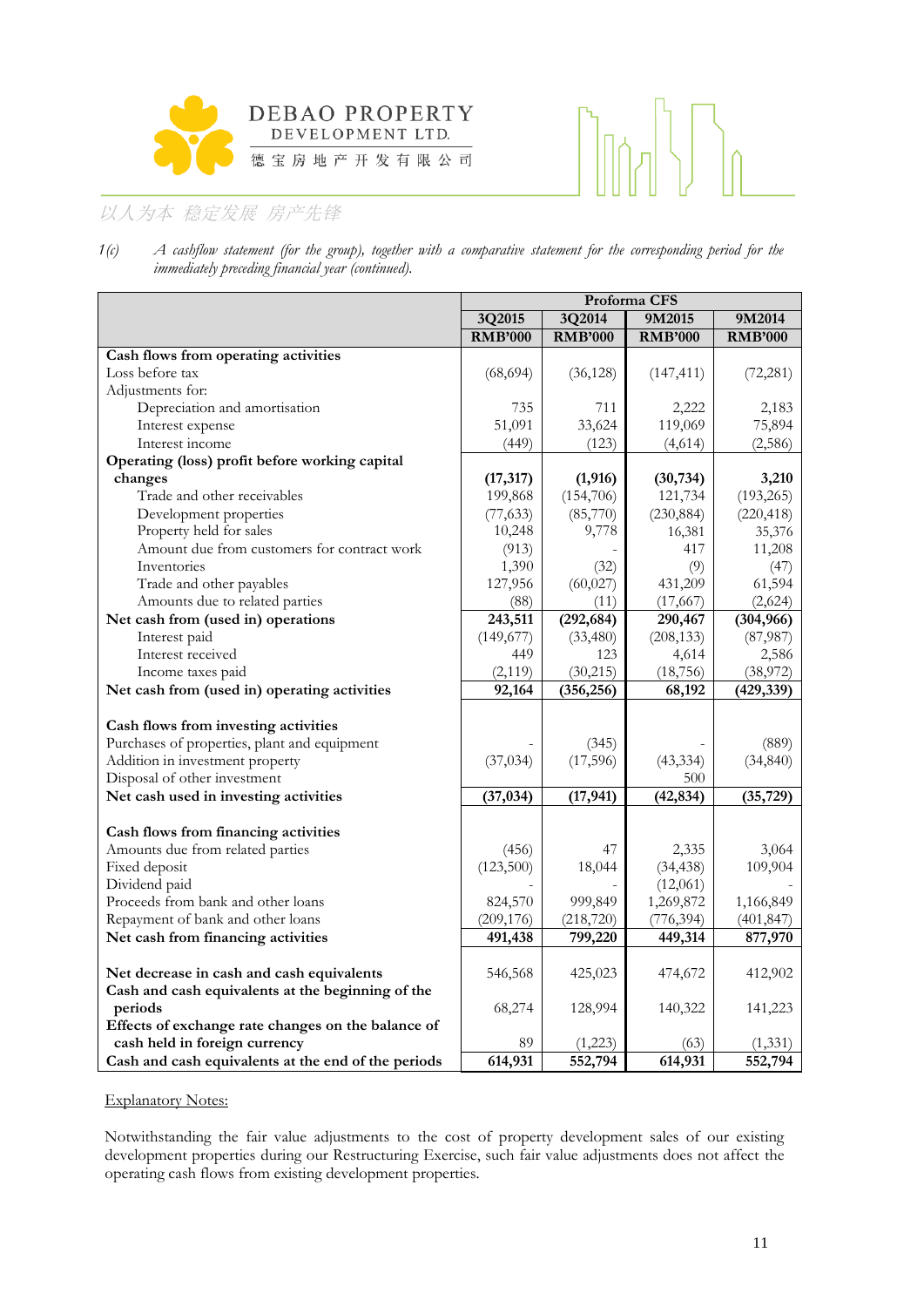



1(d)(i) A statement (for the issuer and group) showing either (i) all changes in equity or (ii) changes in equity other than those arising from capitalisation issues and distributions to shareholders, *together with a comparative statement for the corresponding period of the immediately preceding financial year.*

| Attributable<br>to equity                                                                                                                                                                                                               |                         |
|-----------------------------------------------------------------------------------------------------------------------------------------------------------------------------------------------------------------------------------------|-------------------------|
|                                                                                                                                                                                                                                         |                         |
|                                                                                                                                                                                                                                         |                         |
| holders of<br>Non-                                                                                                                                                                                                                      |                         |
| Translation<br>Controlling<br>Retained<br><b>Statutory</b><br>Capital<br>the<br>Revaluation<br><b>Issued</b>                                                                                                                            |                         |
| Earnings<br>Reserve<br>Reserve<br>Reserve<br>Capital<br>Reserve<br>Interests<br>Company<br><b>RMB'000</b><br><b>RMB'000</b><br><b>RMB'000</b><br><b>RMB'000</b><br><b>RMB'000</b><br><b>RMB'000</b><br><b>RMB'000</b><br><b>RMB'000</b> | Total<br><b>RMB'000</b> |
|                                                                                                                                                                                                                                         |                         |
| 909,831<br>285,279<br>1,821<br>23,887<br>396<br>17,788<br>1,239,002<br>Balance as at 1 January 2014<br>25,519                                                                                                                           | 1,264,521               |
| Total comprehensive (loss) profit for the period<br>(5,812)<br>1,752<br>(3,996)<br>(4,060)                                                                                                                                              | (8,056)                 |
| 23,887<br>396<br>17,788<br>Balance as at 31 March 2014<br>909,831<br>279,467<br>3,573<br>1,234,942<br>21,523                                                                                                                            | 1,256,465               |
|                                                                                                                                                                                                                                         |                         |
| Total comprehensive (loss) profit for the period<br>(30,792)<br>862<br>(29,930)<br>(1,984)                                                                                                                                              | (31, 914)               |
| 396<br>248,675<br>17,788<br>909,831<br>4,435<br>23,887<br>1,205,012<br>Balance as at 30 June 2014<br>19,539                                                                                                                             | 1,224,551               |
|                                                                                                                                                                                                                                         |                         |
| Total comprehensive (loss) profit for the period<br>(33,297)<br>(31, 478)<br>(2,821)<br>1,819                                                                                                                                           | (34,299)                |
| 215,378<br>396<br>17,788<br>909,831<br>23,887<br>1,173,534<br>16,718<br>Balance as at 30 September 2014<br>6,254                                                                                                                        | 1,190,252               |
|                                                                                                                                                                                                                                         |                         |
| 396<br>Balance as at 1 January 2015<br>909,831<br>400,165<br>17,254<br>23,887<br>17,788<br>1,369,321<br>232,387                                                                                                                         | 1,601,708               |
| Total comprehensive (loss) profit for the period<br>16,061<br>(35, 235)<br>(19, 174)<br>(8, 574)                                                                                                                                        | (27, 748)               |
| 17,788<br>396<br>909,831<br>23,887<br>Balance as at 31 March 2015<br>364,930<br>33,315<br>1,350,147<br>223,813                                                                                                                          | 1,573,960               |
|                                                                                                                                                                                                                                         |                         |
| Total comprehensive loss for the period<br>(7, 792)<br>(28,509)<br>(11, 964)<br>(40, 473)                                                                                                                                               | (48,265)                |
| Dividend distribution<br>(12,061)<br>(12,061)                                                                                                                                                                                           | (12,061)                |
| 396<br>17,788<br>909,831<br>21,351<br>23,887<br>Balance as at 30 June 2015<br>324,360<br>1,297,613<br>216,021                                                                                                                           | 1,513,634               |
|                                                                                                                                                                                                                                         |                         |
| 7,777<br>Total comprehensive (loss) profit for the period<br>(78, 274)<br>10,533<br>(67, 741)                                                                                                                                           | (59, 964)               |
| 396<br>17,788<br>Balance as at 30 September 2015<br>909,831<br>246,086<br>31,884<br>23,887<br>223,798<br>1,229,872                                                                                                                      | 1,453,670               |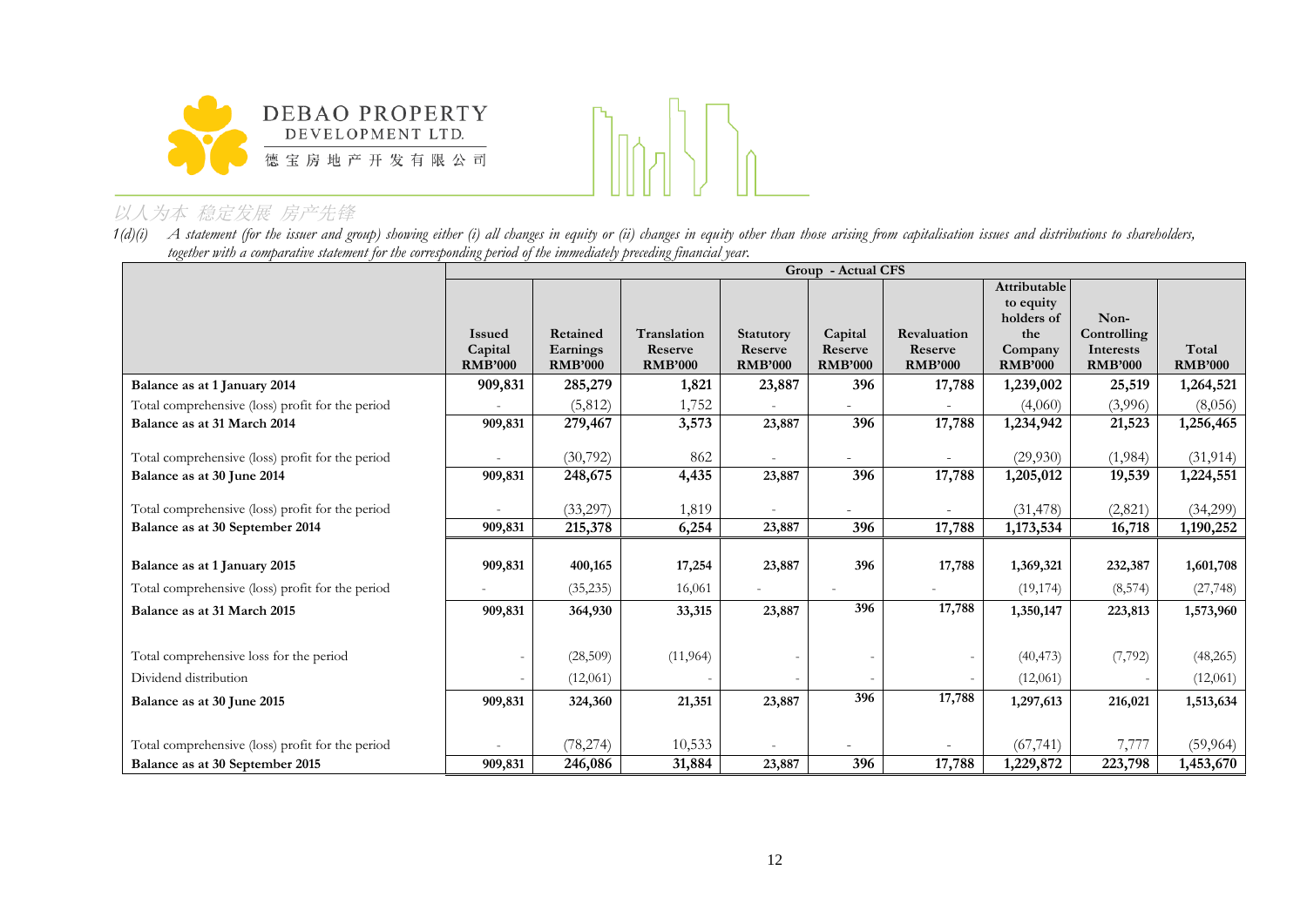



1(d)(i) A statement (for the issuer and group) showing either (i) all changes in equity or (ii) changes in equity other than those arising from capitalisation issues and distributions to shareholders, *together with a comparative statement for the corresponding period of the immediately preceding financial year (continue).*

|                                                  |                | Group - Proforma CFS |                |                |                  |                |                |                          |                |                |
|--------------------------------------------------|----------------|----------------------|----------------|----------------|------------------|----------------|----------------|--------------------------|----------------|----------------|
|                                                  |                |                      |                |                |                  |                |                | Attributable to          |                |                |
|                                                  |                |                      |                |                |                  |                |                | equity holders<br>of the | Non-           |                |
|                                                  | <b>Issued</b>  | Retained             | Translation    | Proforma       | <b>Statutory</b> | Capital        | Revaluation    | Company                  | Controlling    |                |
|                                                  | Capital        | Earnings             | Reserve        | Reserve        | Reserve          | Reserve        | Reserve        |                          | Interests      | Total          |
|                                                  | <b>RMB'000</b> | <b>RMB'000</b>       | <b>RMB'000</b> | <b>RMB'000</b> | <b>RMB'000</b>   | <b>RMB'000</b> | <b>RMB'000</b> | <b>RMB'000</b>           | <b>RMB'000</b> | <b>RMB'000</b> |
| Balance as at 1 January 2014                     | 909,831        | 206,905              | 1,821          | (148, 414)     | 31,442           | 396            | 21,707         | 1,023,688                | 25,519         | 1,049,207      |
| Total comprehensive (loss) profit for the period |                | (4,935)              | 1,752          |                |                  |                |                | (3,183)                  | (3,996)        | (7, 179)       |
| Balance as at 31 March 2014                      | 909,831        | 201,970              | 3,573          | (148, 414)     | 31,442           | 396            | 21,707         | 1,020,505                | 21,523         | 1,042,028      |
|                                                  |                |                      |                |                |                  |                |                |                          |                |                |
| Total comprehensive (loss) profit for the period |                | (30,671)             | 862            |                |                  |                |                | (29, 809)                | (1,984)        | (31,793)       |
| Balance as at 30 June 2014                       | 909,831        | 171,299              | 4,435          | (148, 414)     | 31,442           | 396            | 21,707         | 990,696                  | 19,539         | 1,010,235      |
| Total comprehensive (loss) profit for the period |                | (32,740)             | 1,819          |                |                  |                |                | (30, 921)                | (2,821)        | (33, 742)      |
| Balance as at 30 September 2014                  | 909,831        | 138,559              | 6,254          | (148, 414)     | 31,442           | 396            | 21,707         | 959,775                  | 16,718         | 976,493        |
| Balance as at 1 January 2015                     | 909,831        | 324,509              | 17,254         | (148, 414)     | 31,442           | 396            | 21,707         | 1,156,725                | 232,387        | 1,389,112      |
|                                                  |                |                      |                |                |                  |                |                |                          |                |                |
| Total comprehensive (loss) profit for the period |                | (35,050)             | 16,061         |                |                  |                |                | (18,989)                 | (8, 574)       | (27, 563)      |
| Balance as at 31 March 2015                      | 909,831        | 289,459              | 33,315         | (148, 414)     | 31,442           | 396            | 21,707         | 1,137,736                | 223,813        | 1,361,549      |
|                                                  |                |                      |                |                |                  |                |                |                          |                |                |
| Total comprehensive loss for the period          |                | (28, 396)            | (11,964)       |                |                  |                |                | (40,360)                 | (7, 792)       | (48, 152)      |
| Dividend distribution                            |                | (12,061)             |                |                |                  |                |                | (12,061)                 |                | (12,061)       |
| Balance as at 30 June 2015                       | 909,831        | 249,002              | 21,351         | (148, 414)     | 31,442           | 396            | 21,707         | 1,085,315                | 216,021        | 1,301,336      |
|                                                  |                |                      |                |                |                  |                |                |                          |                |                |
| Total comprehensive (loss) profit for the period |                | (77, 969)            | 10,533         |                |                  |                |                | (67, 436)                | 7,777          | (59, 659)      |
| Balance as at 30 September 2015                  | 909,831        | 171,033              | 31,884         | (148, 414)     | 31,442           | 396            | 21,707         | 1,017,879                | 223,798        | 1,241,677      |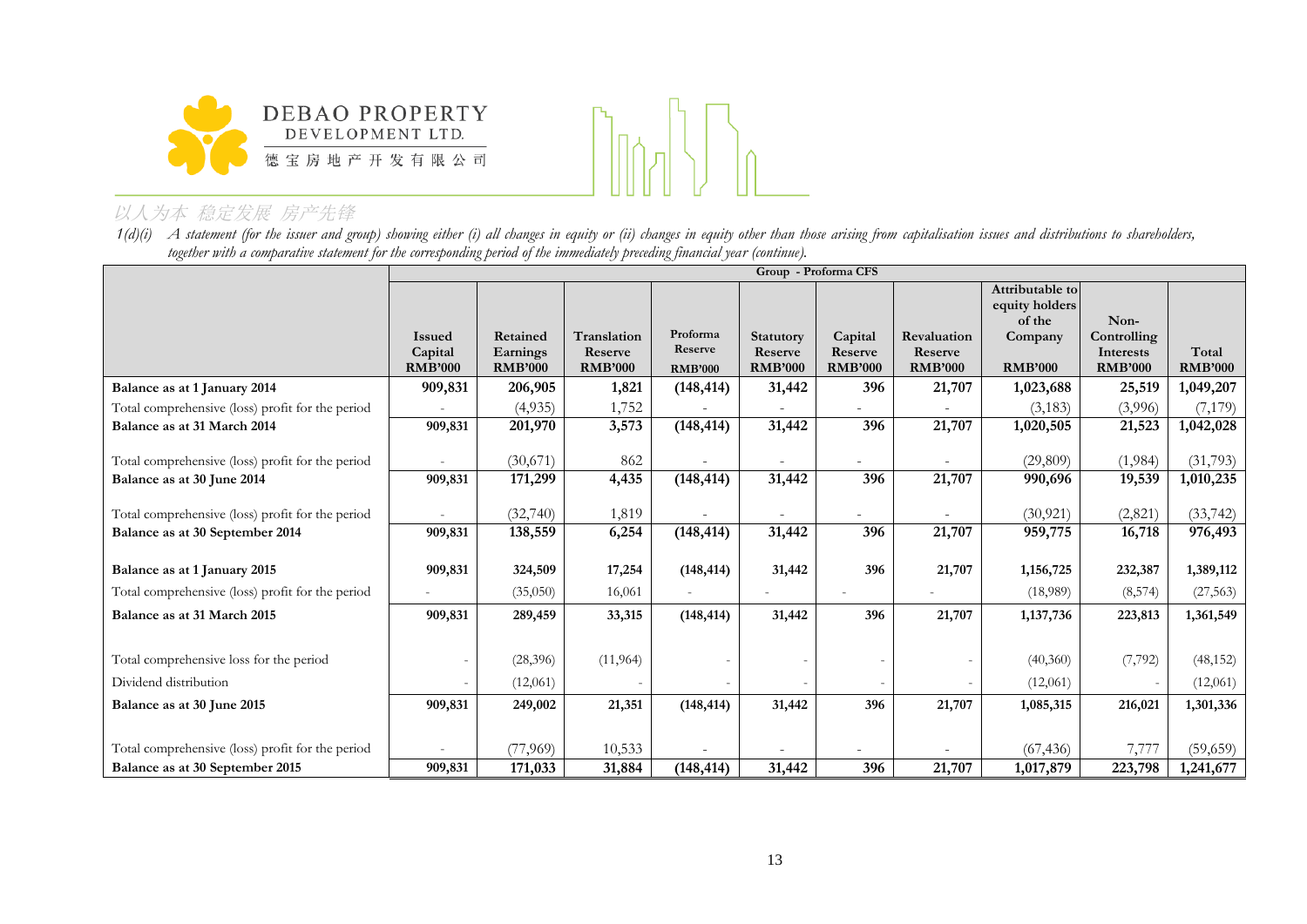



*1(d)(i) A statement (for the issuer and group) showing either (i) all changes in equity or (ii) changes in equity other than those arising from capitalisation issues and distributions to shareholders, together with a comparative statement for the corresponding period of the immediately preceding financial year (continued).*

|                                                                               | Company                         |                                             |                                              |                         |  |  |  |
|-------------------------------------------------------------------------------|---------------------------------|---------------------------------------------|----------------------------------------------|-------------------------|--|--|--|
|                                                                               | Share capital<br><b>RMB'000</b> | <b>Accumulated losses</b><br><b>RMB'000</b> | <b>Translation reserve</b><br><b>RMB'000</b> | Total<br><b>RMB'000</b> |  |  |  |
| Balance as at 1 January 2014                                                  | 909,831                         | (245, 208)                                  | (12, 429)                                    | 652,194                 |  |  |  |
| Total comprehensive (loss) profit<br>for the period                           |                                 | (1, 419)                                    | 21,186                                       | 19,767                  |  |  |  |
| Balance as at 31 March 2014                                                   | 909,831                         | (246, 627)                                  | 8,757                                        | 671,961                 |  |  |  |
| Total comprehensive (loss) profit<br>for the period                           |                                 | (1,560)                                     | 9                                            | (1, 551)                |  |  |  |
| Balance as at 30 June 2014                                                    | 909,831                         | (248, 187)                                  | 8,766                                        | 670,410                 |  |  |  |
| Total comprehensive loss for the<br>period<br>Balance as at 30 September 2014 | 909,831                         | (1, 438)<br>(249, 625)                      | (14, 824)<br>(6,058)                         | (16,262)<br>654,148     |  |  |  |
| Balance as at 1 January 2015                                                  | 909,831                         | (252, 826)                                  | (24, 355)                                    | 632,650                 |  |  |  |
| Total comprehensive loss for the<br>period                                    |                                 | (1,058)                                     | (25, 264)                                    | (26, 322)               |  |  |  |
| Balance as at 31 March 2015                                                   | 909,831                         | (253, 884)                                  | (49, 619)                                    | 606,328                 |  |  |  |
| Total comprehensive (loss) profit<br>for the period                           |                                 | (1,661)                                     | 13,796                                       | 12,135                  |  |  |  |
| Dividend distribution                                                         |                                 | (12,061)                                    |                                              | (12,061)                |  |  |  |
| Balance as at 30 June 2015                                                    | 909,831                         | (267, 606)                                  | (35, 823)                                    | 606,402                 |  |  |  |
| Total comprehensive loss for the<br>period<br>Balance as at 30 September 2019 | 909,831                         | (1,205)<br>(268, 811)                       | (19, 394)<br>(55, 217)                       | (20, 599)<br>585,803    |  |  |  |

*1(d)(ii) Details of any changes in the company's share capital arising from rights issue, bonus issue, share buy-backs, exercise of share options or warrants, conversion of other issues of equity securities, issue of shares for cash or as consideration for acquisition or for any other purpose since the end of the previous period reported on. State also the number of shares that may be issued on conversion of all the outstanding convertibles as at the end of the current financial period reported on and as at the end of the corresponding period of the immediately preceding financial year.*

Nil.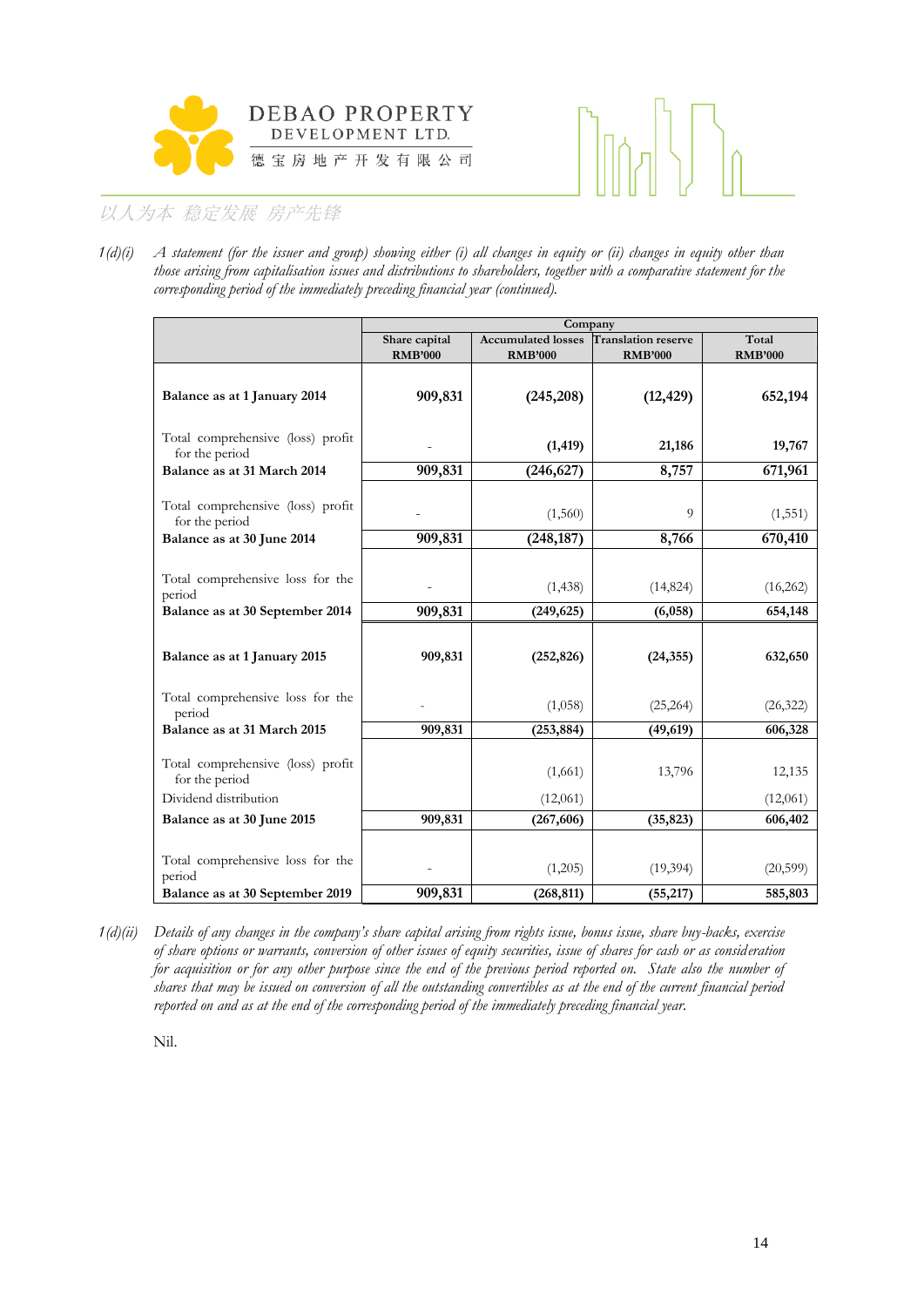



*1(d)(iii) To show the total number of issued shares excluding treasury shares as at the end of the current financial period and as at the end of the immediately preceding year.*

There are no treasury shares as at 31 December 2014 and 30 September 2015 respectively.

Number of ordinary shares and share capital of the Company as at the balance sheet dates:

|                       | 30.9.2015     |                                    | 31.12.2014    |         |  |  |
|-----------------------|---------------|------------------------------------|---------------|---------|--|--|
|                       | No of shares  | S\$'000<br>S\$'000<br>No of shares |               |         |  |  |
| Issued and fully paid | 1,125,000,000 | 187.147                            | 1,125,000,000 | 187,147 |  |  |

*1(d)(iv) A statement showing all sales, transfers, disposal, cancellation and/or use of treasury shares as at the end of the current financial period reported on*.

Nil.

*2. Whether the figures have been audited or reviewed and in accordance with which auditing standard or practice.*

The figures have neither been audited nor reviewed by the Company's auditors.

*3. Where the figures have been audited or reviewed, the auditors' report (including any qualifications or emphasis of a matter).*

Not applicable.

*4. Whether the same accounting policies and methods of computation as in the issuer's most recently audited annual financial statements have been applied (continued).*

The Group has applied the same accounting policies and methods of computation in its unaudited financial statements for 3Q2015 and 9M2015 as those of the audited financial statements for the year ended 31 December 2014, as well as all the applicable Financial Reporting Standards ("FRS") which became effective for financial years beginning on or after 1 January 2015. The adoption of all new and revised FRSs has no material effect on the 3Q2015 and 9M2015 unaudited financial statements.

*5. If there are any changes in the accounting policies and methods of computation, including any required by an accounting standard, what has changed, as well as the reasons for, and the effect of, the change.*

Nil.

*6. Earnings per ordinary share (EPS) of the group for the current financial period reported on and the corresponding period of the immediately preceding financial year, after deducting any provision for preference dividends.*

| <b>RMB</b> fens       | <b>Actual CFS</b>                    |        |         |        |  |
|-----------------------|--------------------------------------|--------|---------|--------|--|
|                       | 3O2014<br>3O2015<br>9M2015<br>9M2014 |        |         |        |  |
| <b>Loss Per Share</b> |                                      |        |         |        |  |
| Basic $(a)$           | (6.96)                               | (2.96) | (12.62) | (6.21) |  |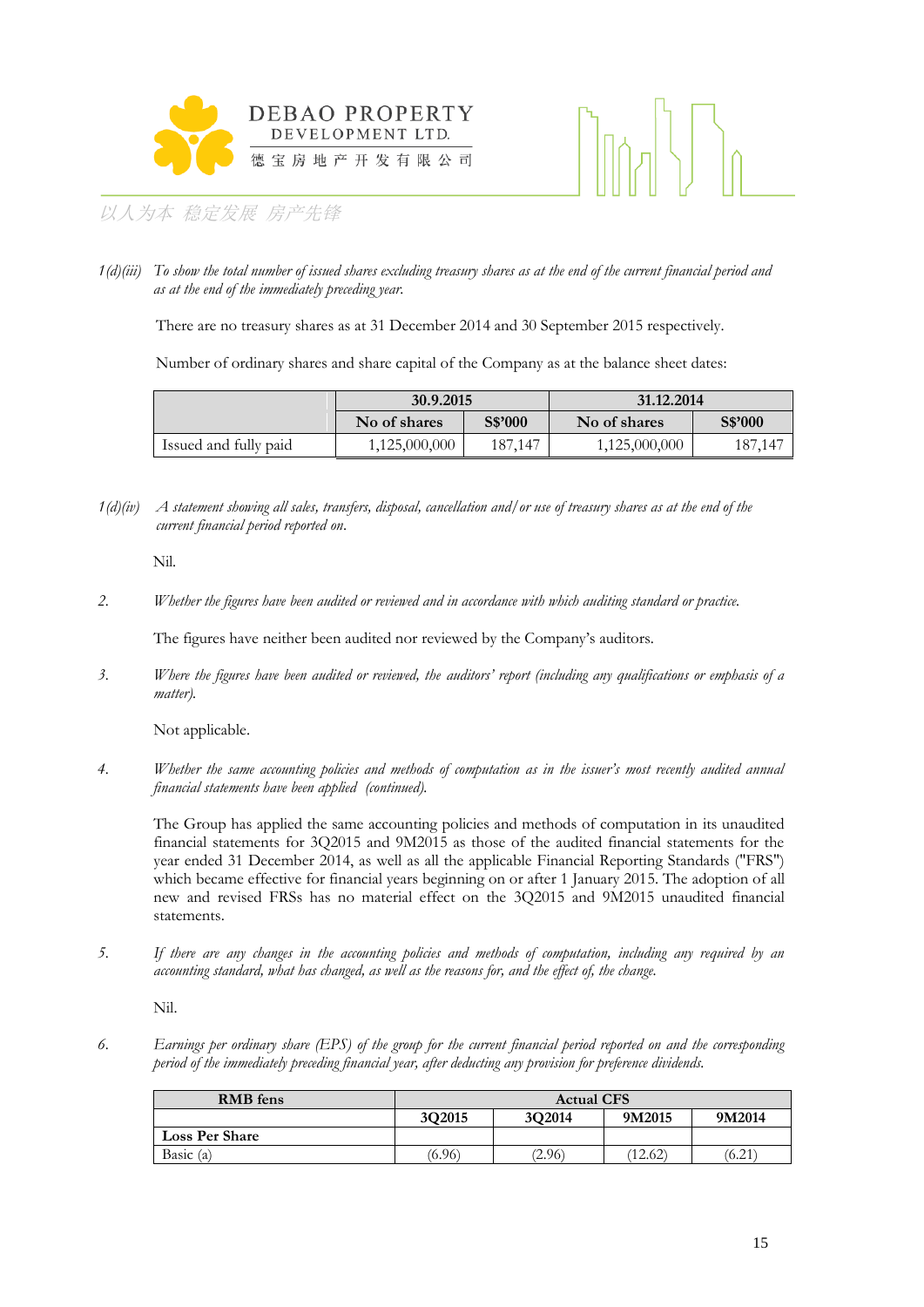



*6. Earnings per ordinary share (EPS) of the group for the current financial period reported on and the corresponding period of the immediately preceding financial year, after deducting any provision for preference dividends.*

| <b>RMB</b> fens       | Proforma CFS                         |        |       |        |  |
|-----------------------|--------------------------------------|--------|-------|--------|--|
|                       | 3Q2015<br>3O2014<br>9M2015<br>9M2014 |        |       |        |  |
| <b>Loss Per Share</b> |                                      |        |       |        |  |
| Basic $(a)$           | (6.93)                               | (2.91) | 12.57 | (6.08) |  |

(a) Loss per share has been computed based on the ordinary shares capital of 1,125,000,000 shares ie: number of ordinary shares issued and paid-up, please refer to item 1(d)(iii).

*7. Net asset value (for the issuer and group) per ordinary share based on issued share capital of the issuer at the end of the (a) current period reported on and (b) immediately preceding financial year.*

|                                                                                                     | Group     |                   |              |            | Company           |            |
|-----------------------------------------------------------------------------------------------------|-----------|-------------------|--------------|------------|-------------------|------------|
| <b>RMB</b> fens                                                                                     |           | <b>Actual CFS</b> | Proforma CFS |            | <b>Actual CFS</b> |            |
|                                                                                                     | 30.9.2015 | 31.12.2014        | 30.9.2015    | 31.12.2014 | 30.9.2015         | 31.12.2014 |
| Net asset value per<br>ordinary share based on<br>issued share capital at<br>end of financial year* | 129.22    | 142.37            | 110.37       | 123.48     | 52.07             | 56.24      |

\* Net asset value per share has been computed based on the ordinary share capital of 1,125,000,000 ie: number of ordinary shares issued and paid-up, refer to item 1(d)(iii)).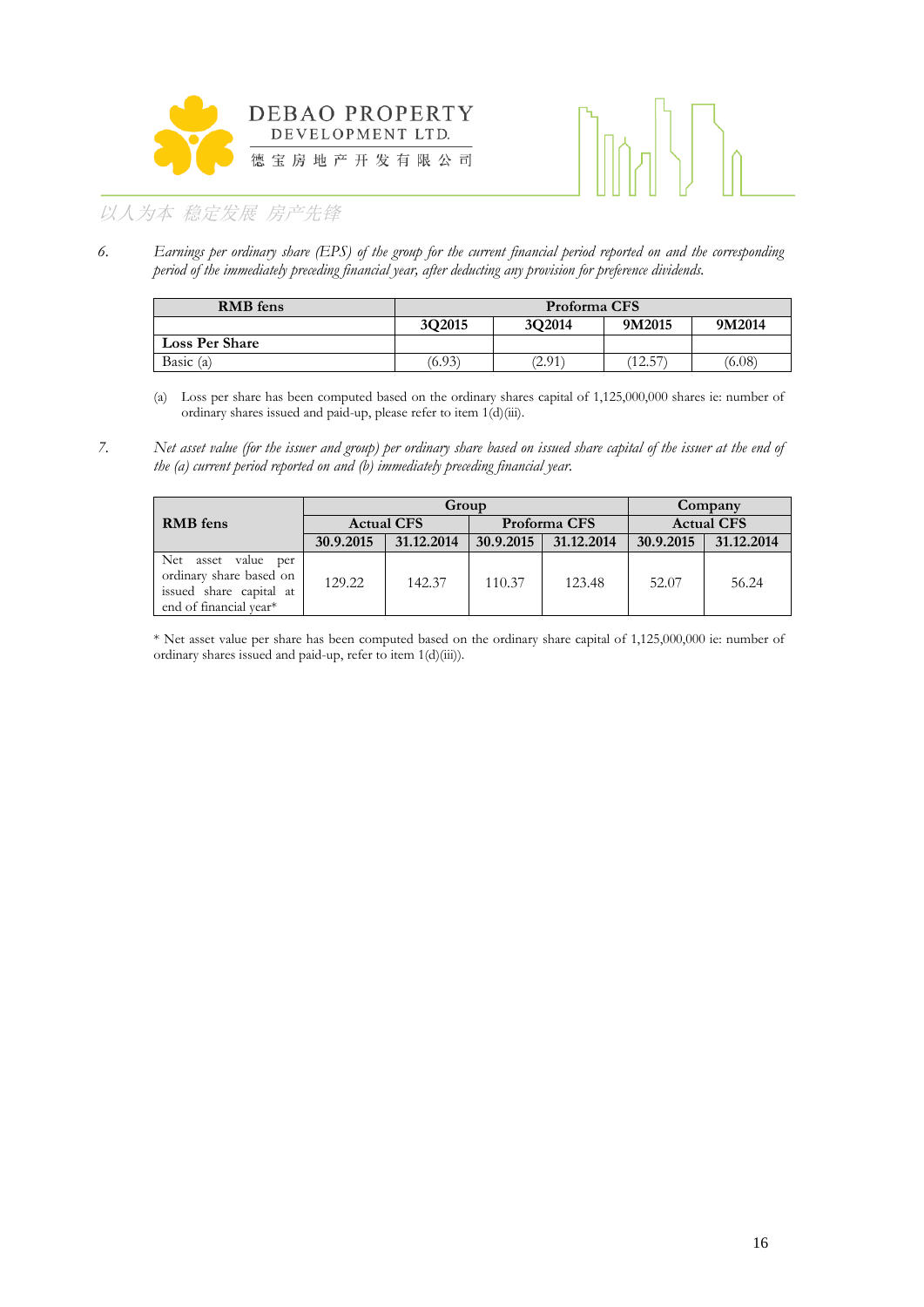



- *8. A review of performance of the group, to the extent necessary for a reasonable understanding of the group's business. It must include a discussion of the following:*
	- *(a) any significant factor that affected the turnover, costs and earnings of the group for the current financial period reported on, including (where applicable) seasonal or cyclical factors; and*
	- *(b) any material factors that affected the cash flow, working capital, assets or liabilities of the group during the current financial period reported on.*

### **Key differences in the comprehensive income statement and balance sheet items of our Actual Consolidated Financial statements and our Proforma Consolidated Financial statements for 2Q2015 and 9M2015**

|                               |                | 30.9.2015           |                |  |
|-------------------------------|----------------|---------------------|----------------|--|
|                               | $Actual*$      | Proforma*<br>$\ast$ | ***            |  |
|                               | <b>RMB'000</b> | <b>RMB'000</b>      | <b>RMB'000</b> |  |
| <b>Balance sheet items</b>    |                |                     |                |  |
| Property held for sales       | 414,380        | 405,016             | 9,364          |  |
| Development properties        | 2,034,269      | 1,766,016           | 268,253        |  |
| Property, plant and equipment | 23,697         | 20,537              | 3,160          |  |
| Deferred tax liabilities      | 335,348        | 266,564             | 68,784         |  |
| Shareholders' equity          | 1,453,670      | 1,241,677           | 211,993        |  |

|                         | 3Q2015         |                | <b>Difference</b><br>9M2015 |                |                | <b>Difference</b> |
|-------------------------|----------------|----------------|-----------------------------|----------------|----------------|-------------------|
|                         | Actual*        | Proforma**     | ***                         | $Actual*$      | Proforma**     | $***$             |
|                         | <b>RMB'000</b> | <b>RMB'000</b> | <b>RMB'000</b>              | <b>RMB'000</b> | <b>RMB'000</b> | <b>RMB'000</b>    |
| Comprehensive income    |                |                |                             |                |                |                   |
| statements items        |                |                |                             |                |                |                   |
| Cost of sales           | (20, 714)      | (20, 363)      | (351)                       | (41,740)       | (41, 105)      | (635)             |
| Administrative expenses | (24, 954)      | (24,898)       | 36)                         | (52, 840)      | (52,671)       | (169)             |
| Income tax expense      | (1,396)        | (1, 498)       | 102                         | (2,392)        | (2, 593)       | 201               |
| Loss for the period     | (70, 497)      | (70, 192)      | (305)                       | (150,607)      | (150,004)      | (603)             |

\* Based on the unaudited Actual Consolidated Financial Statements.

\*\* Based on the unaudited Proforma Consolidated Financial Statements.

\*\*\* Refer to Explanatory Notes  $1(a)(i)$  and  $1(b)(i)$ .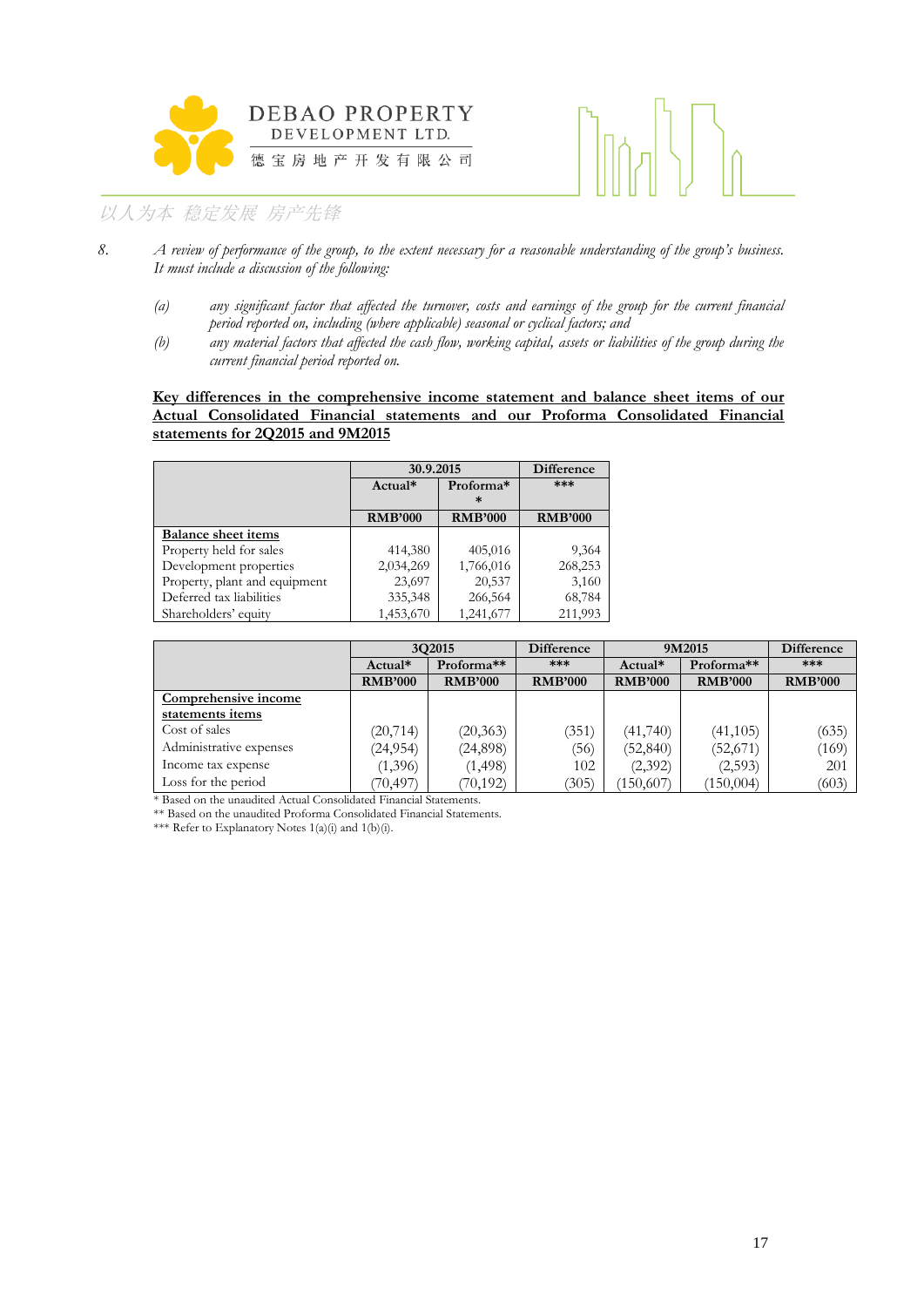



8. *A review of performance of the group, to the extent necessary for a reasonable understanding of the group's business. It must include a discussion of the following (continued):*

# **Review based on unaudited Actual Consolidated Financial Statements**

### **Income statement**

### **Revenue**

Our Group's revenue decreased by RMB34.1 million, or 31%, from RMB109.6 million in 9M2014 to RMB75.4 million in 9M2015. The decrease was mainly attributed to the decrease in revenue from our property development sales by RMB34.4 million, from RMB83.5 million in 9M2014 to RMB40.1 million in 9M2015. The decrease in revenue from the property development sales was mainly due to a lower average selling price ("ASP") per square metre ("sqm") achieved and a higher GFA sold recognized and in 9M2015 compared with the previous corresponding period. The GFA sold and recognised in 9M2014 and 9M2015 was 5,800 sqm and 8,000 sqm respectively, while the ASP per sqm had decreased from approximately RMB14,800 per sqm in 9M2014 to approximately RMB8,500 per sqm in 9M2015. Less than previous corresponding period, only four villas were recognized revenue in 9M2015, which were with higher ASP per sqm, and this caused the decrease of total ASP per sqm. Besides, there is about RMB514.7 million of advance from customers for pre-sales of properties that did not meet sales recognition criteria on 30 September 2015.

The decrease in revenue was also contributed by an decrease in revenue contribution from construction contracts of RMB3.0 million, which was mainly due to the decrease in revenue from construction contracts work done for Jin Long Garden, our jointly controlled construction operations, as the construction contracts has been settled in February 2014.

In addition, there was an increase in revenue contribution from property management service income of RMB2.3 million, mainly due to the increase in property management fees from Shanshui Longpan, Phase 1 and Phase 1(ii) villas, one of residence communities that we provided property management service since the fourth quarter of 2014.

Futhermore, there was an increase in revenue contribution from property rental income of RMB1.0 million, mainly due to the increase property rental income from Sihui City Mall, which was officially commenced business in January 2015.

For 3Q2015, the Group's revenue increased by RMB5.3 million, or 17%, from RMB30.7 million in 3Q2014 to RMB36.0 million in 3Q2015. This was mainly attributed to an increase in revenue contribution from property development sales and property management service.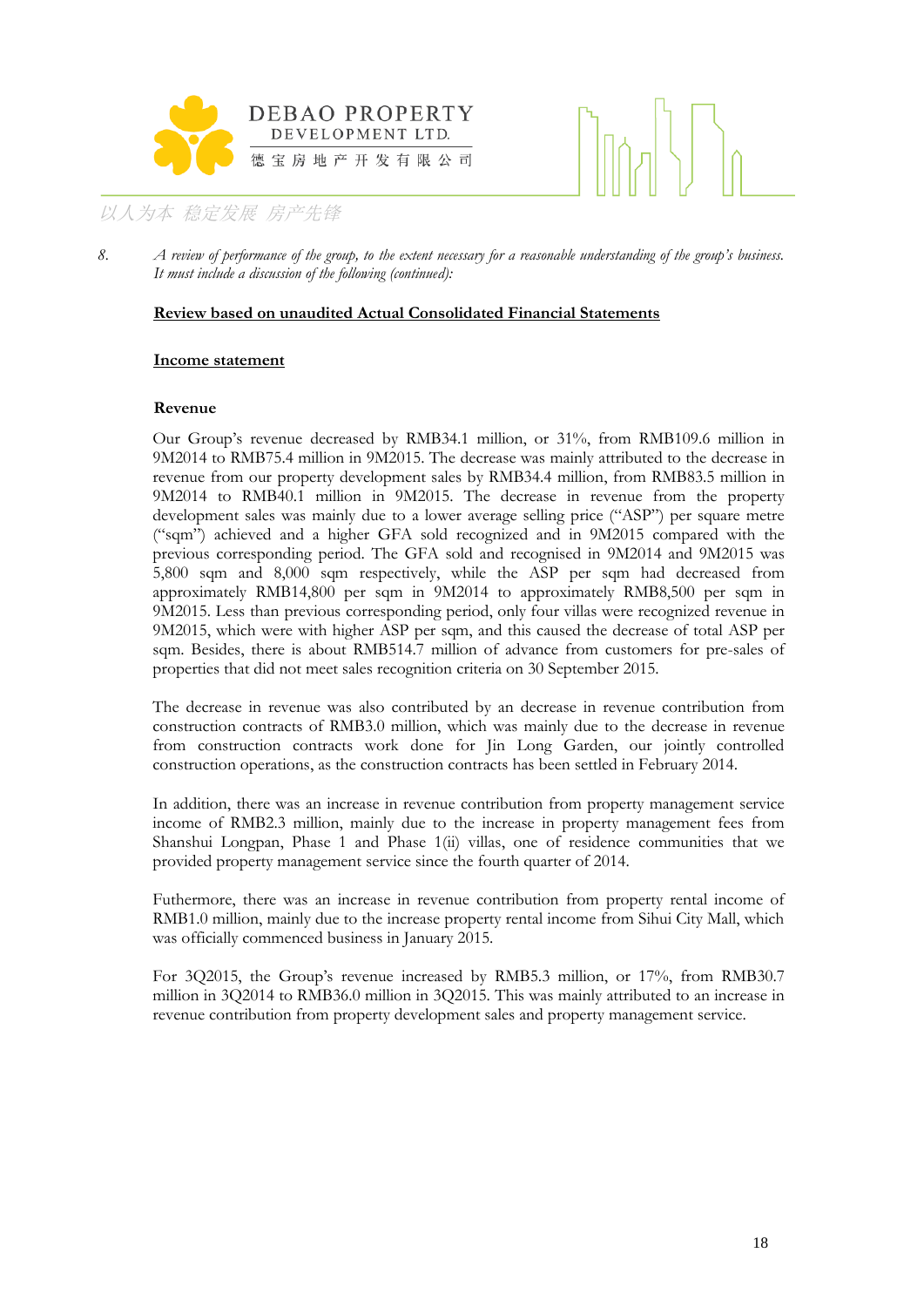



### **Cost of Sales and Gross Profit**

Our cost of sales is decreased by RMB7.2 million, or 15%, from RMB48.9 million in 9M2014 to RMB41.7 million in 9M2015. This was mainly caused by a decrease in cost of property development sales by RMB10.9 million, which was fairly in line with the decrease of GFA recognised from villas.

Included in the 9M2015 cost of property development sales of our Unaudited Actual Consolidated Financial Statements, was a fair value adjustment which increased the cost of property development sales by RMB0.64 million. The fair value adjustment to the cost of property development sales was mainly due to the application SFRS 103 for the acquisition of the PRC subsidiaries by our Group where, *inter alia*, the development properties and property held for sale held by the respective PRC subsidiary would need to be recorded at fair value at the respective dates of acquisition, which is higher than the historical costs. Accordingly, this resulted in a corresponding fair value adjustment to the cost of property development sales when the Group recorded sales for their sold properties during 9M2015.

The quantum of the total fair value adjustments to our cost of property development sales over time would be limited to the aggregate of the excess of attributed fair values of these properties over the corresponding historical book values at the time of acquisition of approximately RMB488.7 million (excluding the offset against estimated deferred tax liability adjustment of approximately RMB122.2 million). As the cumulative fair value adjustments to our cost of property development sales amounted to RMB218.0 million as at end of 9M2015, the aggregate of remaining fair value adjustments to our future cost of property development sales in the Actual Consolidated Financial Statements will only be up to RMB270.7 million **(excluding the offset against estimated deferred tax liability adjustment of approximately RMB67.7 million, which will result in net future fair value adjustments of approximately RMB203.0 million only).**

In terms of gross profit margin, our overall gross profit margin decreased from 55% in 9M2014 to 45% in 9M2015, as a result of decrease in gross profit contributions from the property development sales as less than previous corresponding period, only four villas were recognised revenue in 9M2015, which was with higher gross margin.

Cost of sales increased by RMB8.2 million or 65% from RMB12.5 million in 3Q2014 to RMB20.7 million in 3Q2015. This was mainly due to increase in cost of property development sales caused by the increase of GFA sold and recognised.

The overall gross profit margin decreased from 59% in 3Q2014 to 42% in 3Q2015, which was mainly due to decrease in gross profit contributions from the property development sales as less than previous corresponding period, only three villas were recognised revenue in 3Q2015, which was with higher gross margin.

<sup>8.</sup> *A review of performance of the group, to the extent necessary for a reasonable understanding of the group's business. It must include a discussion of the following (continued):*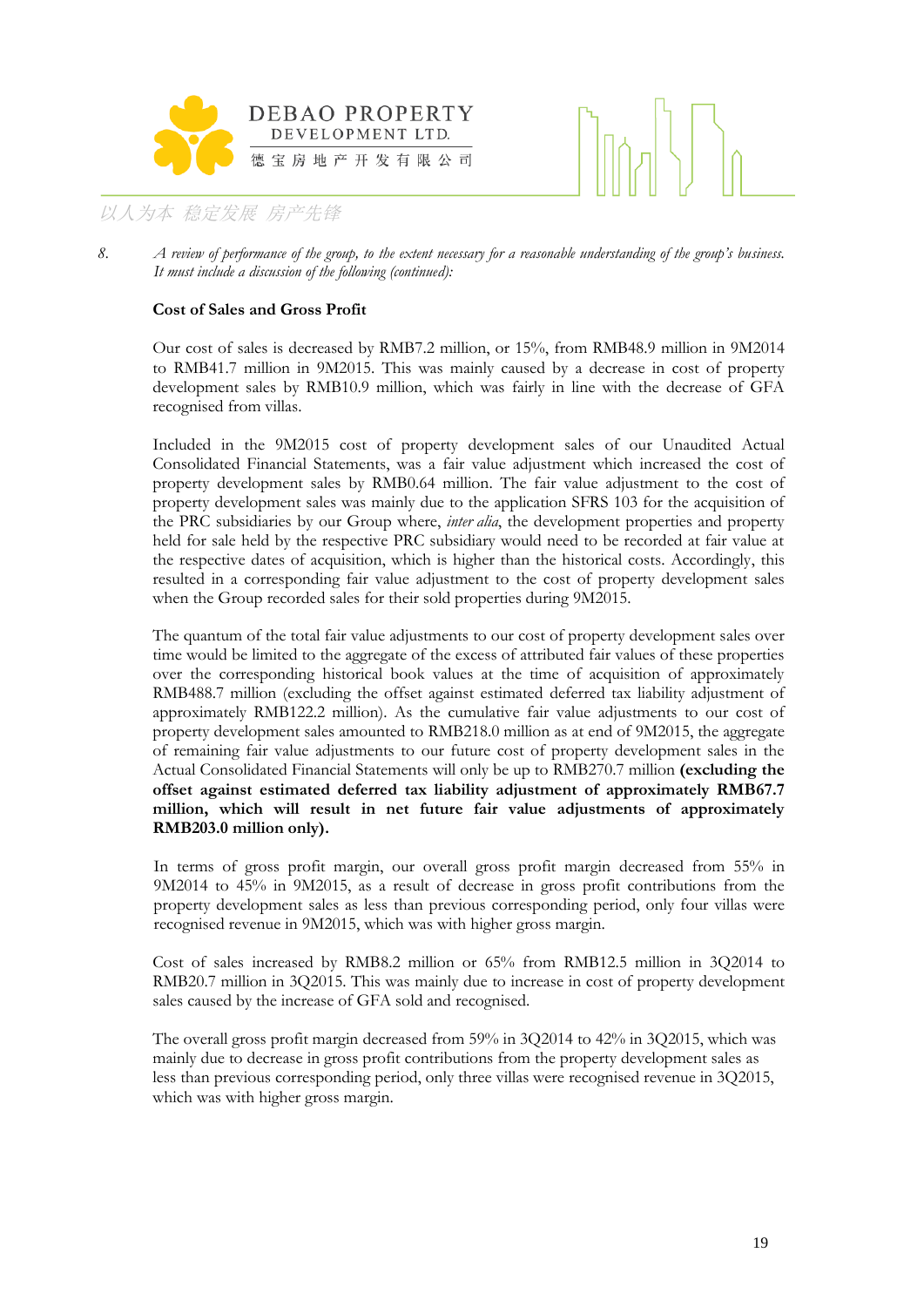



*8. A review of performance of the group, to the extent necessary for a reasonable understanding of the group's business. It must include a discussion of the following (continued):*

There were no significant variances in the cost of sales for property rental and property management services as compared with the corresponding period of 3Q2014.

With the exclusion of the non-cash fair value adjustment on the cost of property development sales due to the application of SFRS 103 (the **"SFRS 103 Adjustment"**), the Proforma Consolidated Financial Statements gross profit margins attained are at 57% in 9M2014 and 46% in 9M2015 respectively, as well as 61% in 3Q2014 and 43% in 3Q2015. The variance was fairly in line with the Actual Consolidated Financial Statements gross profit margin variances, taking into consideration the said non-cash fair value adjustment on the cost of property development sales.

# **Other Income**

Other operating income, which mainly included interest income and other income, comprised mainly of miscellaneous surcharge income from property management services.

Other income increased by RMB2.8 million or 94% in 9M2015 as compared with the prior period, which was mainly caused by a increase of interest income from restricted cash and cash equivalents.

# **Selling and Distribution Expenses**

Selling expenses primarily included staff cost, advertising and promotion expenses, sales commissions, sales offices rental expenses and maintenance costs.

The selling and distribution expenses decreased by RMB9.0 million or 36% in 9M2015 and increased by RMB0.9 million or 10% in 3Q2015 as compared with the respective periods of last year. The higher selling and distribution expenses in 9M2014 were due mainly to the expenses incurred for the marketing efforts for the Phase 3 of Shanshui Longpan (a property development project located at No. 87 North Area, Foshan Household Appliances Industry Base of the National Torch Program, Baini Town, Sanshui District, Foshan City) and commercial units of Sihui City Mall (a property development project located at Sihui Avenue, Dongcheng, Sihui City).

# **Administrative Expenses**

Administrative expenses comprise various expenses such as salaries and staff-related expenses of general administrative staff, utilities, depreciation charges for building and office equipment, telecommunication expenses, entertainment expenses, professional fees, travelling expenses, foreign exchange loss and other general office overheads expenses..

The Administrative expenses increased by RMB15.5 million or 42% in 9M2015 and RMB12.3 million or 98% in 3Q2015 as compared with the respective periods of last year. It was mainly attributable to an increase of foreign exchange loss due to the appreciation of the US dollar against the Singapore dollar when repayment of borrowing dollors.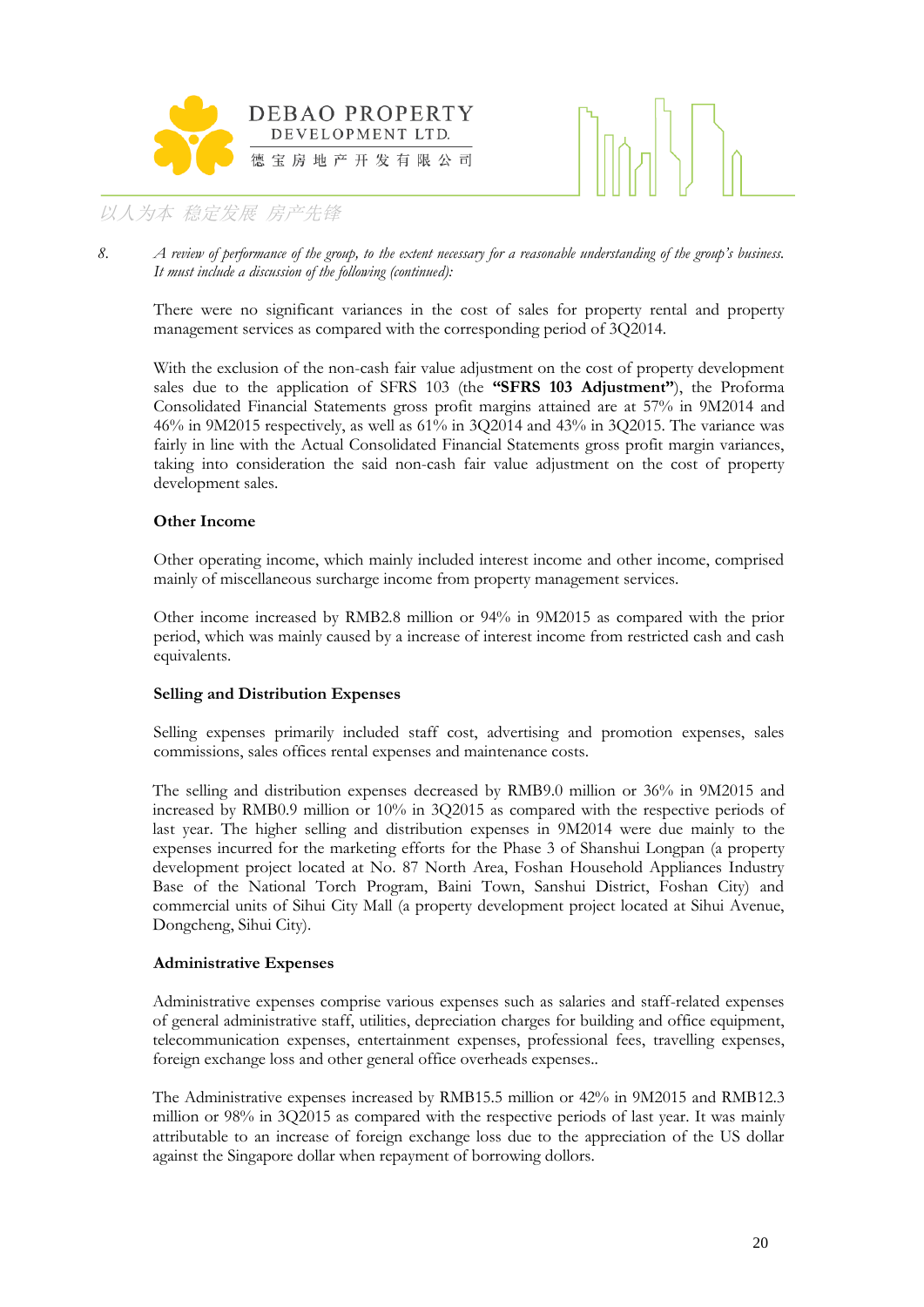



8. *A review of performance of the group, to the extent necessary for a reasonable understanding of the group's business. It must include a discussion of the following (continued):*

# **Finance Costs**

Finance cost, net of capitalised interest, recorded an increase of RMB43.2 million in 9M2015 and RMB17.5 million in 3Q2015 over the respective periods in FY2014. The substantial increase in finance costs in 9M2015 was mainly due to the increase in average loan balance from RMB1,738.5 million in 9M2014 to RMB2,416.8 million in 9M2015 (refer to Paragraph 1(b)ii). Since the new loans raised were mainly working capital loans with higher effective interest rate, the respective interest incurred were expensed-off to the income statement directly.

# **Amortisation**

Amortisation relates to the amortisation of prepaid land use rights for our corporate office since 4Q2009. The amortisation is based on 40 years rights of use of the land.

# **Depreciation**

Depreciation relates to the depreciation charge on our properties, plant and equipment.

Depreciation was almost equivalent as to last period.

# **Income Tax (Expenses) Credit**

Income tax includes statutory enterprise income tax and land appreciation tax ("**LAT**"). Income tax decreased by RMB2.0 million and increased by RMB2.1 million in 9M2015 and 3Q2015 respectively as compared with the corresponding periods in FY2014. The lower income tax expenses in 9M2015 were mainly due to decrease of provision of LAT and statutory enterprise income tax for property development sales, in line with a lower ASP per sqm as aforesaid. And for the higher income tax expenses in 3Q2015 was in line with the increase of revenue recognized in 3Q2015 compared with 3Q2014.

The Proforma Consolidated Financial Statements has a higher income tax expense compared to the Actual Consolidated Financial Statements, and was mainly due to the estimated deferred tax liability adjustment on the pertained fair value notional adjustment to the cost of property development (please refer to Paragraph 8 – Cost of Sales).

# **Net Loss**

With the above, the Group recorded a net loss of RMB150.6 million in 9M2015 and RMB70.5 million in 3Q2015 respectively. The Proforma Consolidated Financial Statements, which excludes the notional adjustment, effects a better comparability of the Group's performance, has presented a net loss of RMB150.0 million in 9M2015 and RMB70.2 million in 3Q2015 respectively.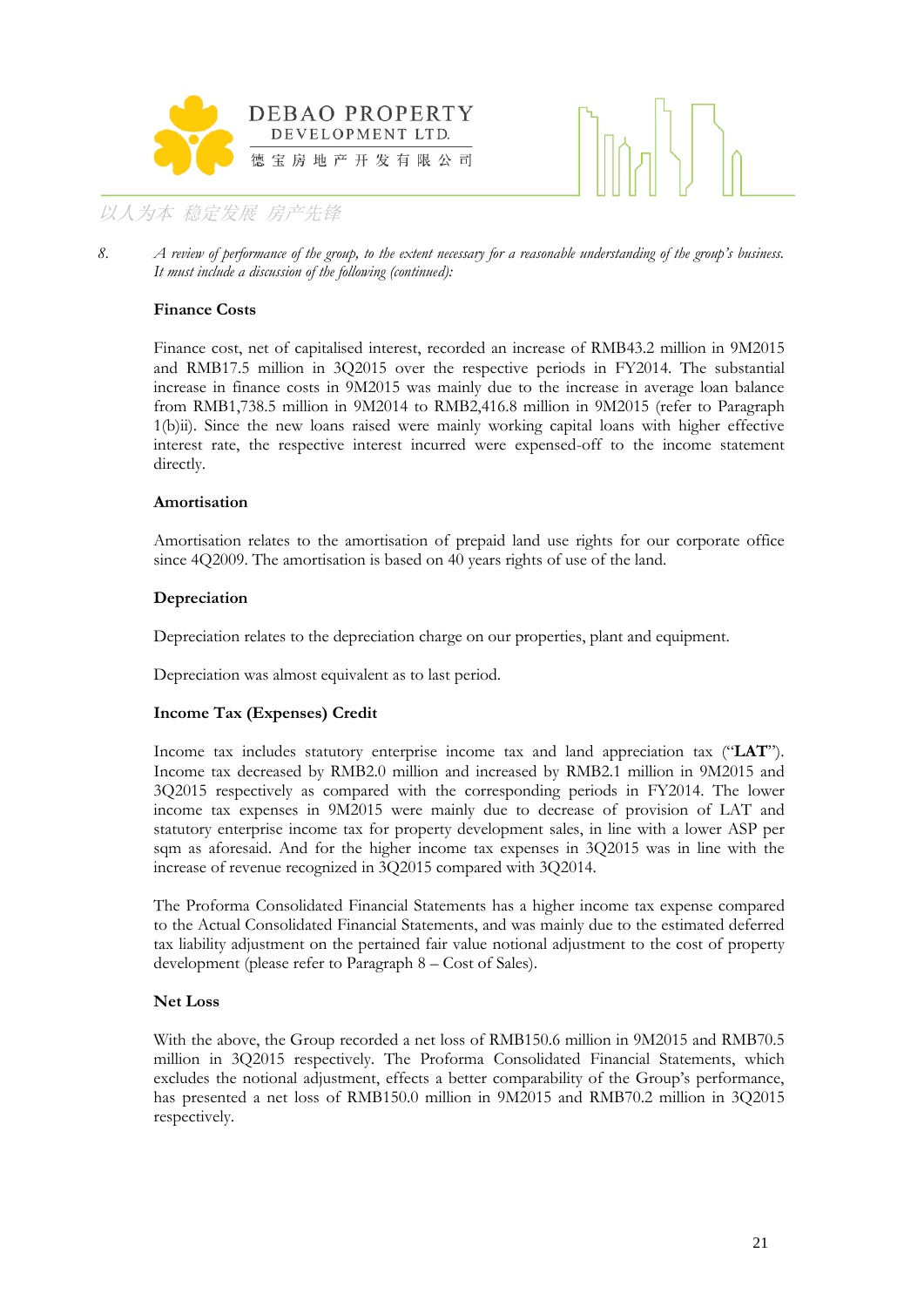



# **Statement of Financial Position**

# **Current Assets**

Current assets comprise mainly development properties, properties held for sale, cash and bank balances, trade and other receivables and restricted cash and cash equivalents. Our current assets as at the end of FY2014 and 9M2015 amounted to approximately RMB3,054.9 million and RMB3,768.3 million respectively.

The largest component of our current assets was development properties, which amounted to approximately RMB1,708.4 million and RMB2,034.3 million as at the end of FY2014 and 9M2015 respectively. Development properties, which include the cost of land, interest capitalised, and related costs, accounted for approximately 56% and 54% of our current assets as at the end of FY2014 and 9M2015 respectively. The RMB325.8 million or 19% increase in development properties was mainly due to the increase of development costs for the Sihui City Mall project and the high rise phase of Shanshui Longpan project which have been launched for pre-sale in January 2014.

Properties held for sales amounted to RMB431.0 million and RMB414.4 million as at the end of FY2014 and 9M2015 respectively, which include properties of Jiangnan Mingju Phases 5 and 6, and Phase 1, Phase 1 (ii) Villas of Shanshui Longpan and part of Sihui City Mall.

The Group's cash and bank balances as at 30 September 2015 increased by RMB474.6 million or 338% to RMB614.9 million as compared with 31 December 2014, which was primarily attributable to the net cash from financing activities of RMB449.3 million, and net cash from operating activities of RMB68.2 million, partially offset by net cash used in investing activities of RMB42.8 million in 9M2015 respectively.

In addition, restricted cash stood at RMB359.2 million and RMB324.8 million as at end of 9M2015 and FY2014 respectively. The increase was due to the addition of RMB34.4 million pledged cash along with the withdrawal of new bank loans.

Trade and other receivables stood at approximately RMB444.6 million and RMB342.5 million at the end of FY2014 and 9M2015 respectively. The decreases of RMB102.1 million in trade and other receivables were mainly due to collection of: (i) RMB27.0 million of advance to a non-controlling interest, (ii) RMB45.0 million of advance to a joint venture partner to purchase the lands, (iii) RMB32.4 million of payment to a financial institution, (iv) RMB23.0 million of defaulted loans, and partially offset by addition of tax prepayment of RMB25.3 million for the presale properties

<sup>8.</sup> *A review of performance of the group, to the extent necessary for a reasonable understanding of the group's business. It must include a discussion of the following (continued):*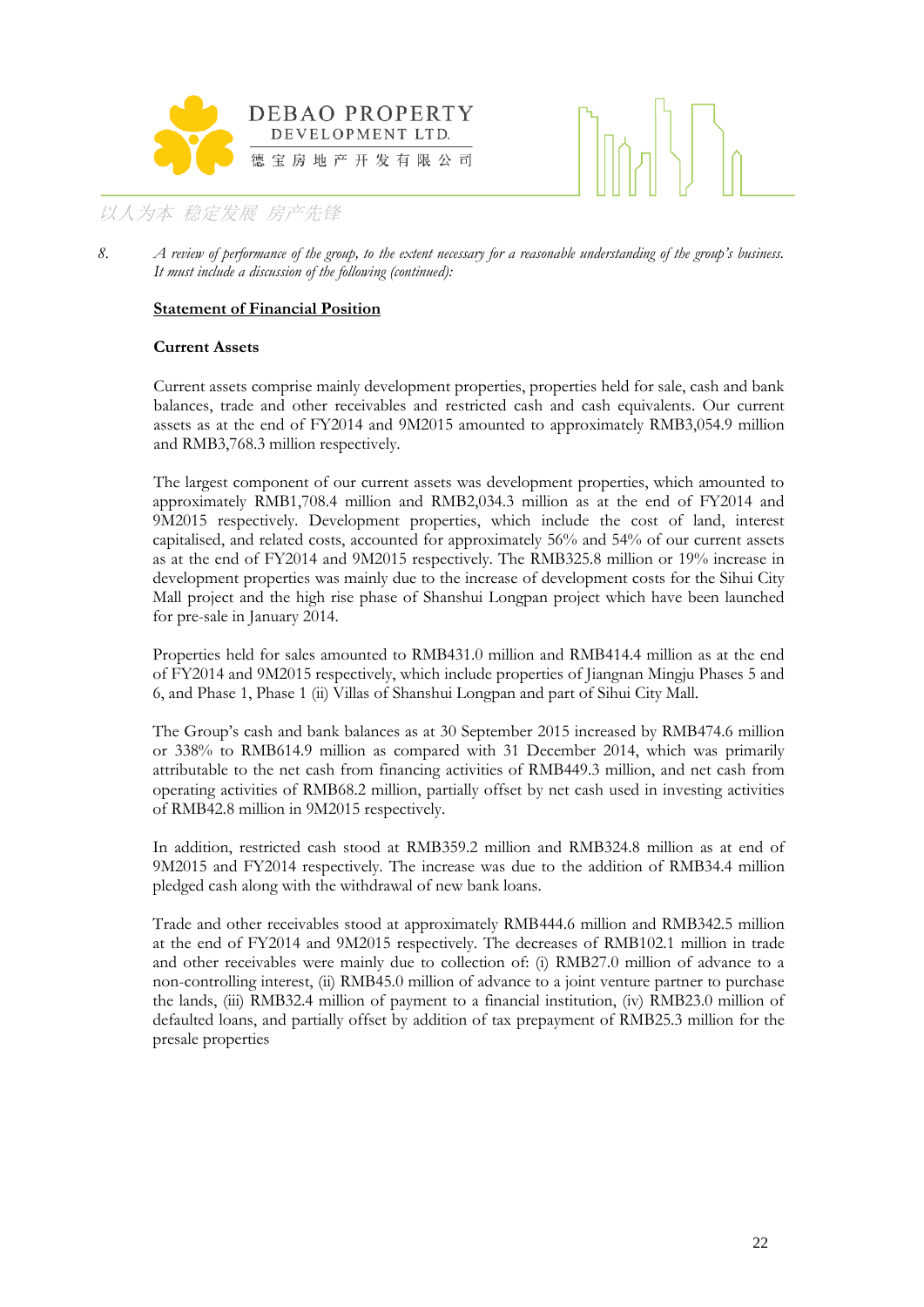



8. *A review of performance of the group, to the extent necessary for a reasonable understanding of the group's business. It must include a discussion of the following (continued):*

Amount due from customers for contract works stood at RMB1.4 million and RMB1.0 million as at end of FY2014 and 9M2015 respectively. These amounts pertain to construction contracts that have yet to be billed to our construction contract customers.

# **Non-current assets**

Non-current assets comprised mainly investment properties, joint venture, property, plant and equipment. As at the end of FY2014 and 9M2015, our non-current assets had an aggregate net book value of approximately RMB2,304.3 million and RMB2,345.8 million respectively.

The investment properties are held to earn rental income and/or for capital appreciation. Our investment properties comprised mainly our Debao Hotel Complex together with the adjacent land and underground carparks, commercial premises located in Debao Garden and Jiangnan Mingju, carparks located in Debao Garden, and plant, equipment and land use rights in Danzao and Shishan, Shanshui Longpan Hotel buildings, Tianjin Boulevard buildings and Sihui City Mall. The net book value of our investment properties was approximately RMB2,001.7 million and RMB2,046.1 million as at the end of FY2014 and 9M2015, which accounted for approximately both 87% of our non-current assets as at the end of FY2014 and 9M2015 respectively. The increase of RMB44.5 million in the investment properties was the purchase of commercial premises and carparks from a third party and redevelopment expenditure of Tianjin Boulevard project.

The prepaid land use right, and property, plant and equipment decreased by RMB2.4 million was mainly due to amortisation/depreciation charge of RMB2.4 million for 9M2015.

The joint venture represents the Group's proportionate contribution to purchase of lands for the joint venture.

# **Current liabilities**

Trade and other payables, which mainly comprised of amounts payable to contractors and suppliers and advance receipts from property development sales, stood at approximately RMB808.2 million and RMB1,255.8 million at the end of FY2014 and 9M2015 respectively. The increase of RMB447.6 million in trade and other payables was mainly due to (a) addition of RMB249.5 million from customers for pre-sales of properties that did not meet sales recognition criteria; and (b) an increase of RMB198.1 million in account payables to contractors by property development and construction subsidiaries in line with the progress of the projects, such as Shanshui Longpan and Sihui City Project.

# **Bank and Other Loans**

Please refer to item 1(b)(ii).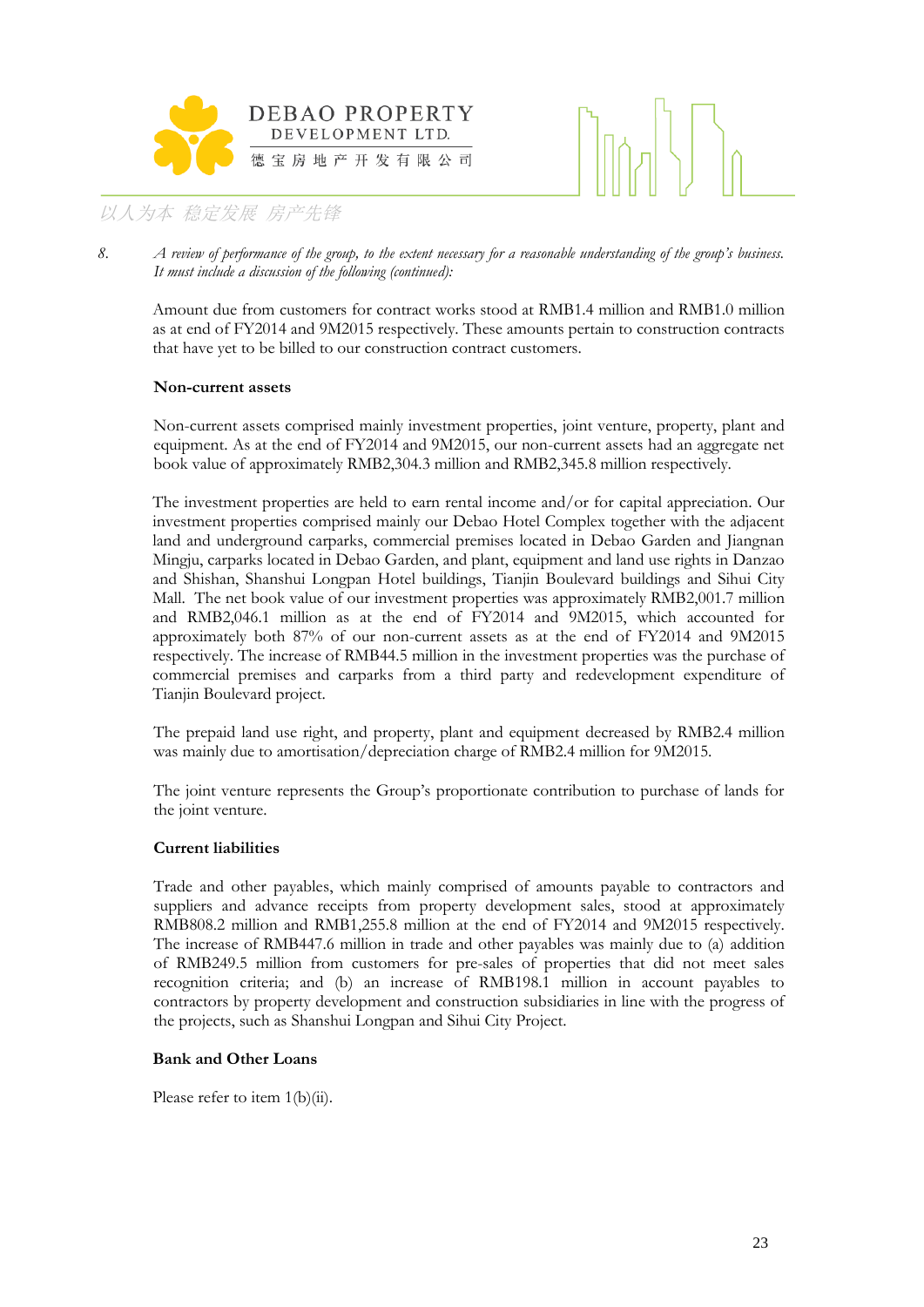



8. *A review of performance of the group, to the extent necessary for a reasonable understanding of the group's business. It must include a discussion of the following (continued):*

# **Shareholders' equity**

Equity is comprised of share capital, translation reserve, non-controlling interest and retained earnings. The non-controlling interest pertains to the 45% shareholding held by the minority interest in a PRC subsidiary, Sihui Debao Jiangnan Mingju Property Development Co., Ltd, 32% shareholding held by the minority interest in a PRC subsidiary, Guangxi Hezhou Deneng Mining Co., Ltd, and 42.2% shareholding held by the minority interest in a PRC subsidiary, Tianjin Hotel Street Co, Ltd.

At the end of FY2014 and 9M2015, shareholders' equity amounted to RMB1,601.7 million and RMB1,453.7 million respectively. The decrease in equity was mainly due to the loss incurred in the current period and dividend distribution. The final one-tier-tax-exempt dividend of 0.23 Singapore cents per ordinary share for the financial year ended 31 December 2013 has been distributed in May 2015, and the dividend was amounting to RMB1,206.1. (Details please refer to the Company's announcement dated on 24 April 2015).

# **Cash flow statement**

Our Group has a net cash inflow from operating activities of RMB68.2 million during 9M2015, which comprised of operating cash outflows before movements in working capital of RMB31.4 million, adjusted for net working capital from operations of RMB321.8 million and net of finance cost and interest received as well as income tax paid of RMB203.5 million and RMB18.7 million respectively. The net working capital inflows were mainly due to the decrease in trade and other receivables and increase in trade and other payables as explained above, partially offset by increase in development properties (also as explained above) during the current reporting period.

The net cash outflows from investing activities of RMB42.8 million mainly pertained to the addition of investment properties and partially offset by disposal of other investment in 9M2015.

The Group recorded a net cash inflow from financing activities of RMB449.3 million during 9M2015. This was mainly due to new loans raised of RMB1,269.9 million, partially offset by repayment of RMB776.4 million bank and other loan and dividend payment of RMB12.1 million, and the payment of RMB34.4 million pledged cash along with the new bank loans rasied.

With the above, the Group has a net increase in cash and cash equivalents of RMB474.7 million for 9M2015.

*9. Where a forecast, or a prospect statement, has been previously disclosed to shareholders, any variance between it and the actual results.*

The results are in line with the general prospect commentary previously disclosed to shareholders in the results announcement for the full year ended 31 December 2014 and period ended 31 March 2015 and 30 June 2015 respectively..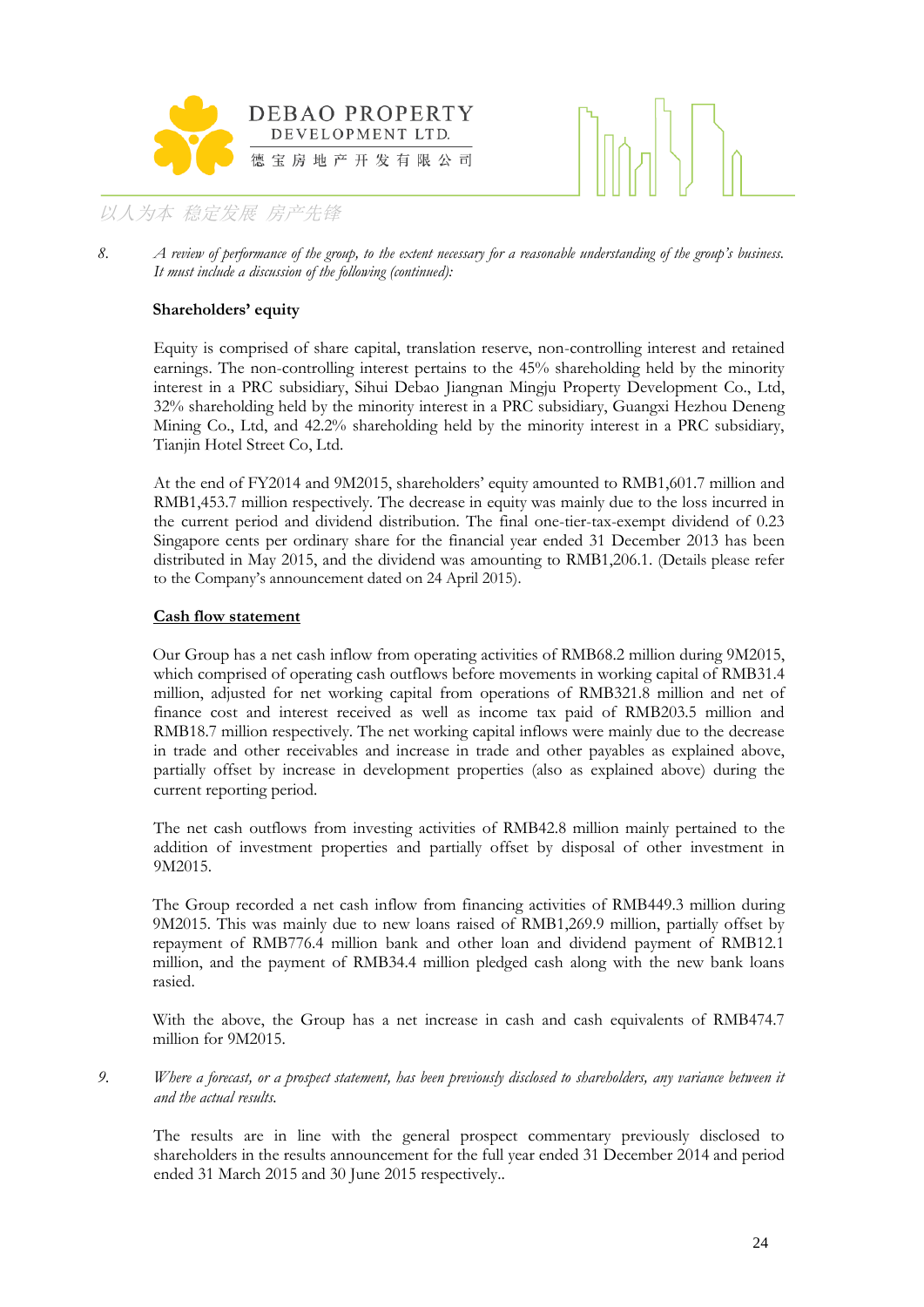



*10(a). A commentary at the date of the announcement of the significant trends and competitive conditions of the industry in which the group operates and any known factors or events that may affect the group in the next reporting period and the next 12 months.*

# **Market Outlook**

Despite tight macro control policies, we have observed that transacted property average selling prices per sqm in Foshan has been holding steadily with a slight decrease of 0.54% during the current reporting period, from RMB8,527 per sqm(1) in 9M2014 to RMB8,481 per sqm(1) in 9M2015. However, transaction volumes have increased from 6.5314 million sqm(1) in 9M2014 to 10.3563 million<sup>(1)</sup> in 9M2015, a increase of approximately 58.56%.

# **Project Updates**

As at 30 September 2015, the Group has three development projects with a gross floor area ("GFA") of approximately 0.96 million sqm under development and approximately 0.43 million sqm of land held for future development. These are expected to be separately completed in various phases up to 2017, providing us with secure and visible business growth opportunities in the foreseeable future. In relation to commercial projects, apart from Sihui City Mall-a residential and shopping mall development project, the Group has a redevelopment project (hotel and shopping mall) in Tianjin Heping District, Nanshi Hotels Street (天津市和 平区南市旅馆街)-Tianjin Boulevard. At the same time, the Group will continue to source for quality and commercially viable new land reserves both in China and overseas, including retail mall development, redevelopment of industrial land as well as tourism development projects.

# **Shanshui Longpan, Phase 1 and Phase 1(ii) villas**

The Shanshui Longpan, Phase 1 and Phase 1(ii) villas have a saleable GFA of approximately 69,900 sqm (*revised)* and 36,300 sqm *(revised)* respectively, of which approximately 69,900 sqm and 36,300 sqm have been launched for pre-sales as at 30 September 2015. Starting from October 2011, the Group has handed over those completed units of Phase 1 villas to the buyers in batches. We have also commenced the handover of the Phase 1(ii) villas in batches since October 2012.

# **Shanshui Longpan, Phase 3 high rise**

Phase 3 high rise of Shanshui Longpan, the construction works of which started since March 2013, have a GFA of approximately 710,000 *(revised)* sqm, of which approximately 80,000 sqm have been launched for pre-sales and approximately 52,200 sqm have contracted intention to purchase as at 30 September 2015.

# **Sihui City Mall**

Sihui City Mall have a GFA of approximately 155,100 *(revised)* sqm, of which approximately 130,500 sqm have been launched for pre-sales and approximately 26,100 sqm have contracted intention to purchase as at 30 September 2015.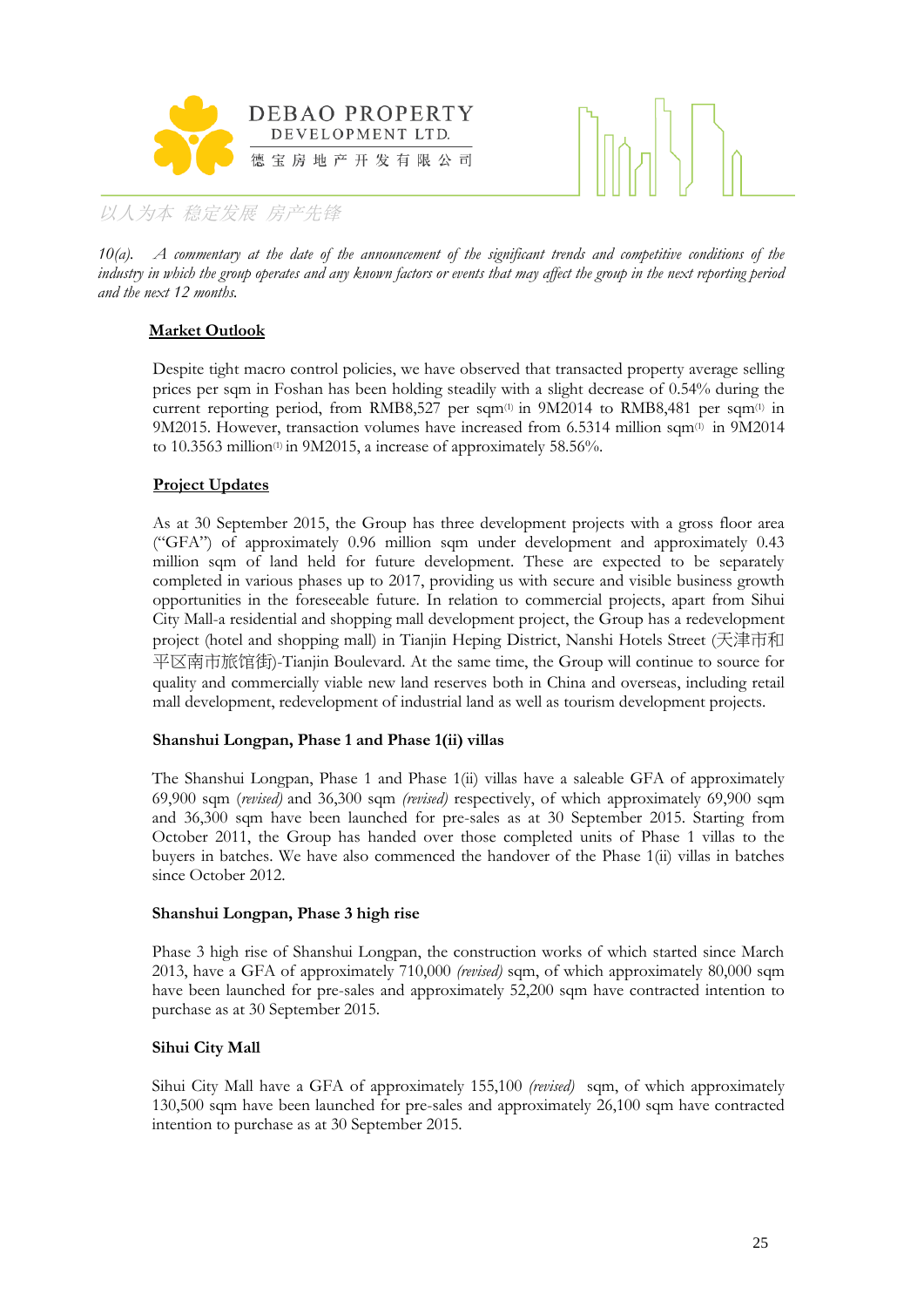



*10(b). A commentary at the date of the announcement of the significant trends and competitive conditions of the industry in which the group operates and any known factors or events that may affect the group in the next reporting period and the next 12 months (continued).*

# **Jin Long Garden – South Zone (Phase 2)**

The total saleable GFA of Jin Long Garden – South Zone (Phase 2) is approximately 83,700 sqm (revised), of which approximately 81,600 sqm have been launched for pre-sales (in stages) as at 30 June 2015 and some of those completed units have been handed over to the buyers since early July 2012.

The accumulated sales/pre-sales<sup>(2)</sup> status of our projects as at 30 September 2015 are as follows :

| Projects                                      | Sales/Pre-sales Value<br>- RMB'000 | Sales/Pre-sales GFA<br>- Sq m | Approximate<br>$ASP/Sq m - RMB$ | Estimated<br>Percentage of<br>Completion |
|-----------------------------------------------|------------------------------------|-------------------------------|---------------------------------|------------------------------------------|
|                                               |                                    |                               |                                 |                                          |
| Shanshui Longpan Phase 1<br>Villas            | 736.618                            | 52,279                        | 14,090                          | 99%-100%                                 |
| Phase<br>Shanshui<br>Longpan<br>1(ii) Villas  | 217,777                            | 13,169                        | 16,538                          | 100%                                     |
| Jin Long Garden - South<br>Zone               | 798,028                            | 78,472                        | 10,170                          | 100%                                     |
| Jiangnan Minju Phases 5 and<br>6              | 985,097                            | 144,781                       | 6.804                           | 100%                                     |
| Shanshui Longpan Phase 3<br><b>High Rises</b> | 256,478                            | 52,095                        | 4,923                           | 20%                                      |
| Sihui City Mall                               | 200,272                            | 26,022                        | 7,696                           | 97%                                      |
| <b>Total</b>                                  | 3,194,270                          | 366,817                       | 8,708                           | NA                                       |

The sales/pre-sales(2) of our projects for 9M2015 are as follows:

| Projects                                      | Sales/Pre-sales Value<br>- RMB'000 | Sales/Pre-sales GFA<br>$-Sq$ m | Approximate<br>$ASP/Sq m - RMB$ | Estimated<br>Percentage of<br>Completion |
|-----------------------------------------------|------------------------------------|--------------------------------|---------------------------------|------------------------------------------|
|                                               |                                    |                                |                                 |                                          |
| Shanshui Longpan Phase 1<br>Villas            | 44,337                             | 2,627                          | 16,876                          | 99%-100%                                 |
| Phase<br>Shanshui<br>Longpan<br>1(ii) Villas  | 31,159                             | 1,958                          | 15,913                          | 100%                                     |
| Jin Long Garden - South<br>Zone               | 51,634                             | 5,767                          | 8,953                           | 100%                                     |
| Jiangnan Minju Phases 5 and<br>6              | ٠                                  | ٠                              | ۰                               | 100%                                     |
| Shanshui Longpan Phase 3<br><b>High Rises</b> | 106,324                            | 22,496                         | 4,726                           | 20%                                      |
| Sihui City Mall                               | 70.612                             | 13.849                         | 5.099                           | 97%                                      |
| Total                                         | 304,066                            | 46,698                         | 6,511                           | NA                                       |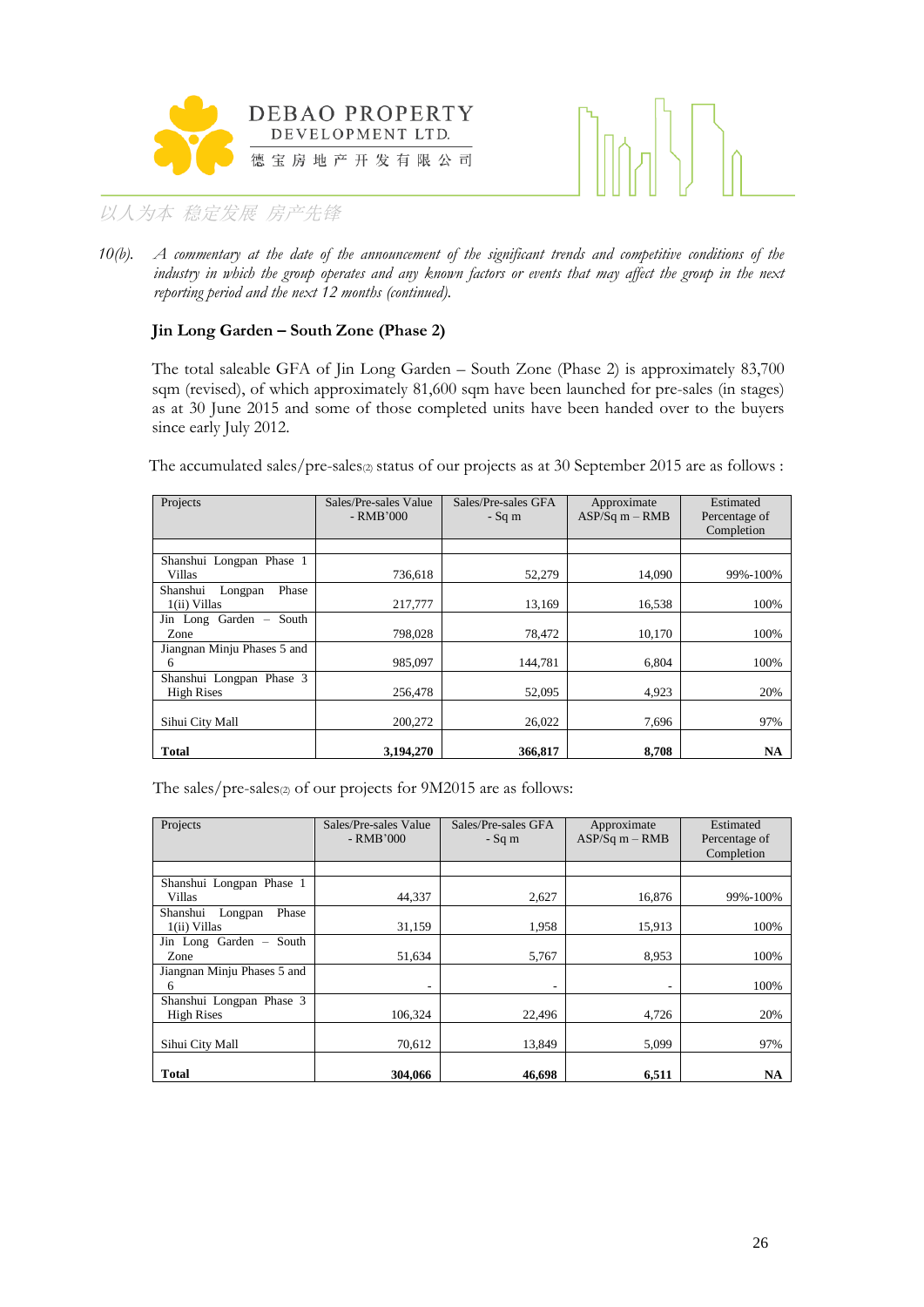



*10(b). A commentary at the date of the announcement of the significant trends and competitive conditions of the industry in which the group operates and any known factors or events that may affect the group in the next reporting period and the next 12 months (continued).*

The sales/pre-sales $(z)$  of our projects for 3Q2015 are as follows:

| Projects                                      | Sales/Pre-sales Value<br>$-RMB'000$ | Sales/Pre-sales GFA<br>$-Sq$ m | Approximate<br>$ASP/Sq m - RMB$ | Estimated<br>Percentage of<br>Completion |
|-----------------------------------------------|-------------------------------------|--------------------------------|---------------------------------|------------------------------------------|
|                                               |                                     |                                |                                 |                                          |
| Shanshui Longpan Phase 1<br>Villas            | 1,657                               | 4                              | 17,880                          | 99%-100%                                 |
| Shanshui<br>Phase<br>Longpan<br>1(ii) Villas  | (3,052)                             | (603)                          | 17.900                          | 100%                                     |
| Jin Long Garden - South<br>Zone               | 22,020                              | 2,095                          | 10.509                          | 100%                                     |
| Jiangnan Minju Phases 5 and<br>6              | $\overline{\phantom{a}}$            | ٠                              | ۰                               | 100%                                     |
| Shanshui Longpan Phase 3<br><b>High Rises</b> | 30,225                              | 6.376                          | 4,741                           | 20%                                      |
| Sihui City Mall                               | 21,862                              | 4,542                          | 4,813                           | 97%                                      |
| Total                                         | 72,712                              | 12,414                         | 5,857                           | NA                                       |

Pursuant to the effect of INT FRS 115*,* the sales for Jiangnan Minju Phases 5 and 6 in 9M2015 have been recognised as revenue in the current reporting periods. The accumulated sales for Jin Long Garden – South Zone (Phase 2) (a 55% joint-ventured project) have also been be recognised in 9M2015 when handed over.

The Board of Directors are of the view that market condition will remain challenging.

*(1) Source from Bureau of Housing and Urban-Rural Development of Foshan (http://www.fsjw.gov.cn/spfxs/sjtj/) (2) Sales/pre-sales with certainty on receipt of purchase consideration, including those not ready for handover or key collections*

# *11. Dividend*

*(a) Current Financial Period Reported on*

None.

*(b) Corresponding Period of the Immediately Preceding Financial Year*

None.

*(c) Date payable*

Not applicable.

*(d) Books closure date*

Not applicable.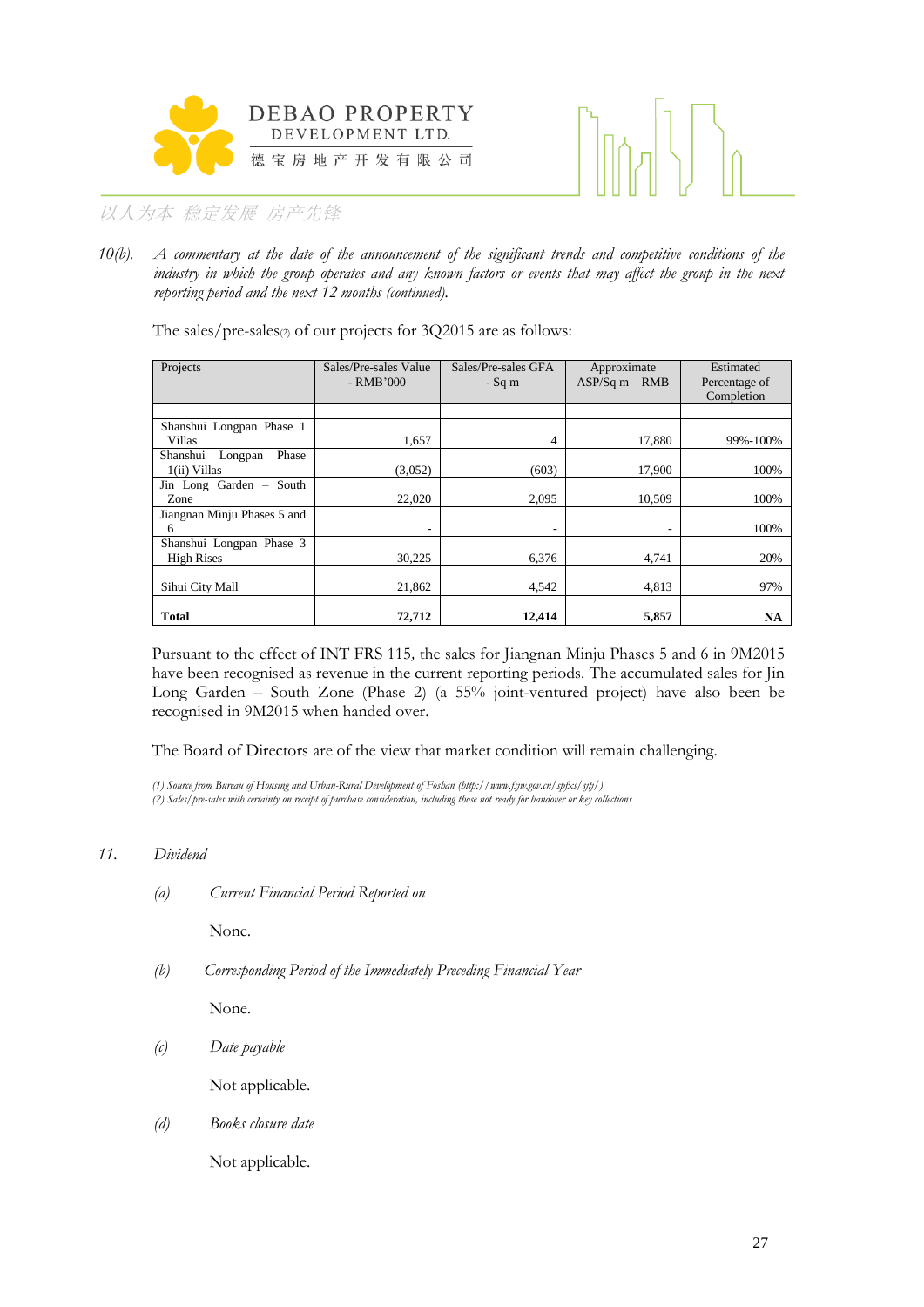

# $\left[\left|\left|\left|\left|\right\rangle\right|\right|\right]\right]$

# 以人为本 稳定发展 房产先锋

*12. If no dividend has been declared/recommended, a statement to that effect.*

There is no dividend has been declared/recommended.

### *13. Interested Person Transactions*

| Name of interested person    | Aggregate value of all<br>interested person<br>transactions during the<br>financial period under<br>review (excluding<br>transactions less than<br>S\$100,000 and transactions<br>conducted under<br>shareholders' mandate<br>pursuant to Rule 920)<br>9M2015 | Aggregate value of all<br>interest person transactions<br>conducted under<br>shareholders' mandate<br>pursuant to Rule 920<br>(excluding transaction less<br>than S\$100,000)<br>9M2015 |
|------------------------------|---------------------------------------------------------------------------------------------------------------------------------------------------------------------------------------------------------------------------------------------------------------|-----------------------------------------------------------------------------------------------------------------------------------------------------------------------------------------|
| Zhong Yu Xin (1)             | S\$ 613,466 <sup>(4)</sup>                                                                                                                                                                                                                                    |                                                                                                                                                                                         |
| Yuan Le Sheng <sup>(2)</sup> | S\$ 115,805 <sup>(5)</sup>                                                                                                                                                                                                                                    |                                                                                                                                                                                         |
| Yuan Jia Jun (3)             | S\$ 115,805 <sup>(5)</sup>                                                                                                                                                                                                                                    |                                                                                                                                                                                         |

Notes:

- *(1) Mr* Zhong Yu Xin *is the brother of our Executive Director, Mr Zhong Yu Zhao.*
- *(2) Mr* Yuan Le Sheng *is our Executive Chairman and CEO.*
- *(3) Mr* Yuan Jia Jun *is the son of our Executive Chairman and CEO, Mr Yuan Le Sheng and our substantial shareholder and Non-Executive Director, Mdm Zheng Li Hua.*
- *(4) Lease of Debao Hotel.*
- *(5) Pre-sale of properties.*

# BY ORDER OF THE BOARD

Yuan Le Sheng Executive Chairman and CEO

12 November 2015